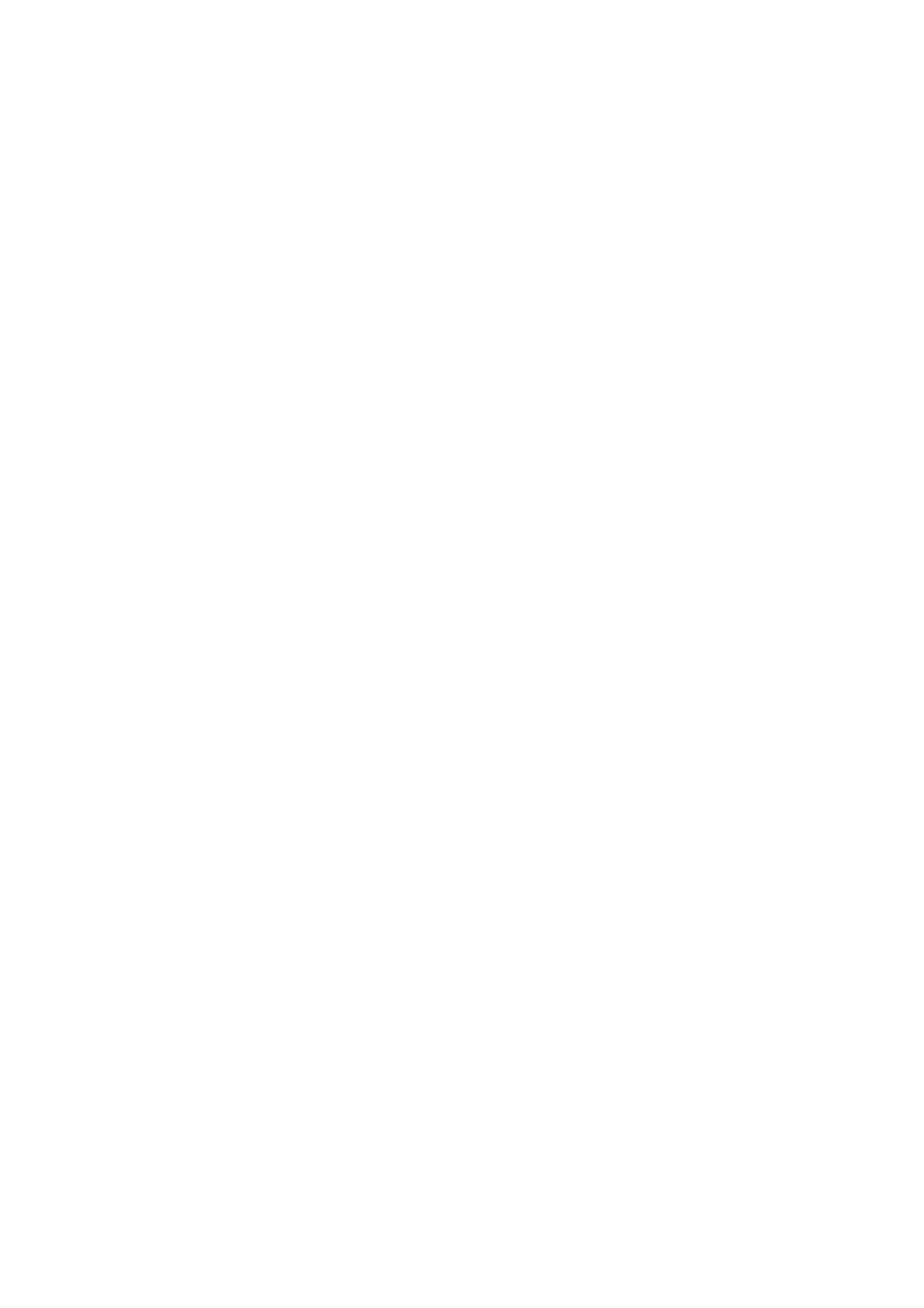## **Acknowledgment**

I would like to express my gratitude to my supervisor, Prof. Dr. Wolfgang K. Härdle, for his continuous support, encouragement, understanding and guidance throughout this work. I would also like to thank my advisor, Andrija Mihoci, for all the motivation, patience and constructive criticism during the preparation of this master thesis.

Last but not the least, I would like to thank my parents, for all their love and support they have given me at every step in my life.

María de Lourdes Alavez Estevez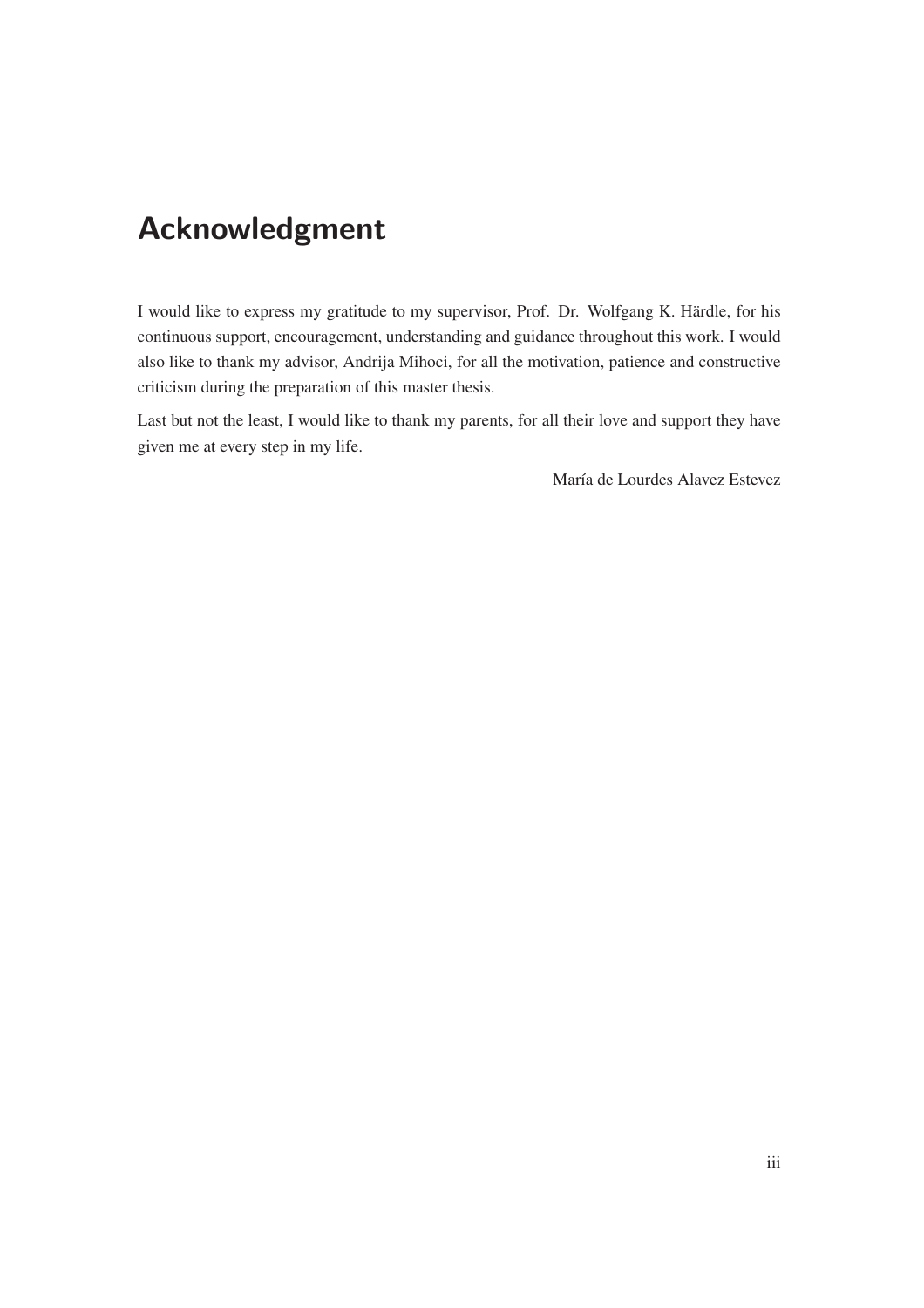#### **Abstract**

International electricity trading in the European Union (EU) is the result of a liberalized energy market. Having access to inter-regional and international energy markets grants electric power producers and industrial consumers the possibility to hedge against diverse financial and non-financial risks. Therefore, a precise forecast of the energy demand becomes imminent to improve the risk management process of the electricity market players.

A local adaptive multiplicative error model (MEM) is used to analyze and forecast German electricity demand traded at the European Power Exchange (EPEX SPOT). In order to assess the adaptive forecasts' performance, we compare them against ad hoc fixed window forecasts. We find that in the relatively short-term both methods perform equally, while in the long-term the local adaptive forecasts outperform the ad hoc fixed window forecasts.

Keywords: Multiplicative error model, local adaptive modeling, trading volume, electricity load, forecasting

JEL classification: C51, C53 ,G12, Q47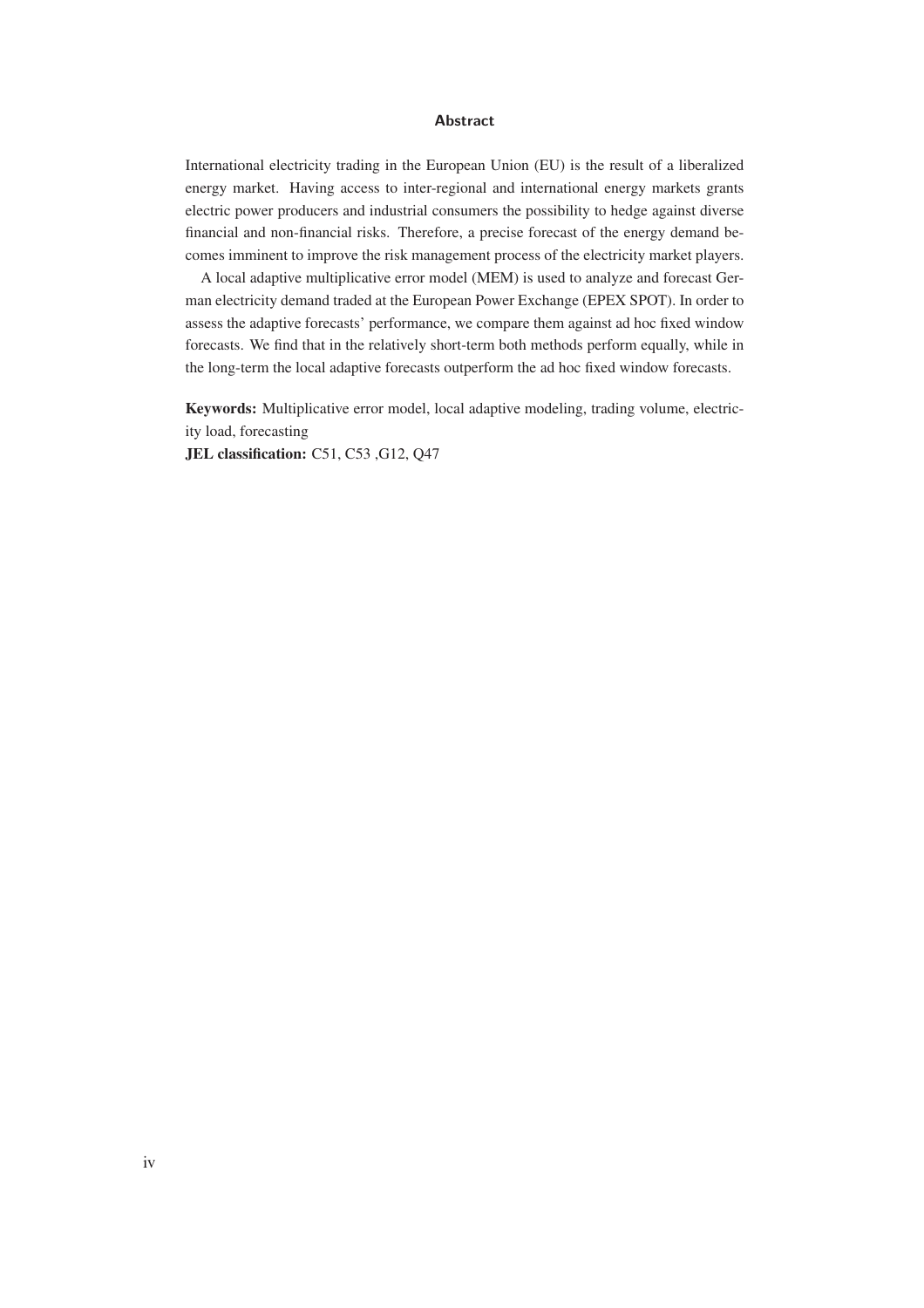#### **Zusammenfassung**

Der liberalisierte Energiemarkt stellt die Voraussetzung für den internationalen Stromhandel in der Europäischen Union (EU) dar. Erst der Zugang zu interregionalen und internationalen Energiemärkten eröffnet den Stromerzeugern und den industriellen Stromabnehmern die Möglichkeit sich gegen die verschiedenen finanziellen und nicht-finanziellen Risiken abzusichern. Für die optimale Prozessgestaltung des Risikomanagement der Marktteilnehmer ist eine möglichst präzise Prognose des zukünftigen Energiebedarfs entscheidend. Zur Analyse und Vorhersage des deutschen Strombedarfs, der an der European Power Exchange (EPEX SPOT) gehandelt wird, soll hier ein local adaptive multiplicative error model (MEM) angewandt werden. Dabei werden die adaptive forecasts' performance (adaptive Prognose Performance) zur Einschätzung einem ad hoc fixed window forecasts gegenübergestellt und verglichen. Als Ergebnis ist festzustellen, dass beide Modelle bei einem relativ kurzen (zeitlichen) Intervall gleiche Resultate. Bei einem (zeitlich) längeren Intervall hingegen, übertreffen die Werte des local adaptive forecasts die des ad hoc fixed window forecasts.

Schlagwörter: Multiplicative error model, adaptive Schätzverfahren, Energiebedarfs, Vorhersage

JEL Klassifikation: C51, C53 ,G12, Q47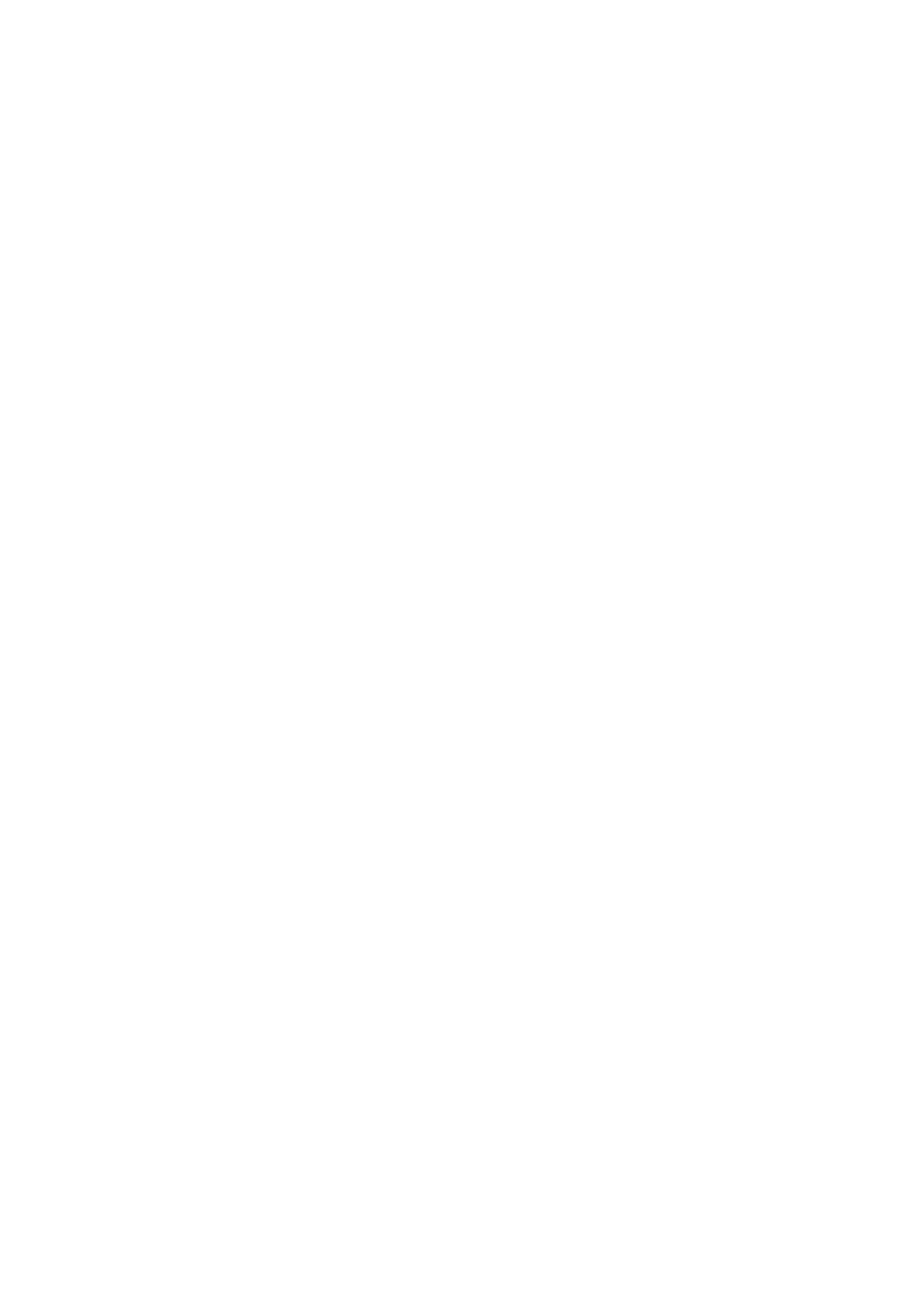# **Contents**

|                       | 1 Introduction                            |                |
|-----------------------|-------------------------------------------|----------------|
| $\mathbf{2}^{\prime}$ | Data                                      | 3              |
| 3                     | <b>Multiplicative Error Model (MEM)</b>   | $\overline{7}$ |
|                       | 3.1                                       | 7              |
|                       | 3.2                                       | 8              |
|                       | 3.3                                       | 10             |
| 4                     | <b>Local Parametric Approach</b>          | 11             |
|                       | 4.1                                       | -11            |
|                       | 4.2                                       | 12             |
|                       | 4.3                                       | 13             |
| 5.                    | <b>Forecasting the Electricity Demand</b> | 17             |
| 6                     | Conclusion                                | 21             |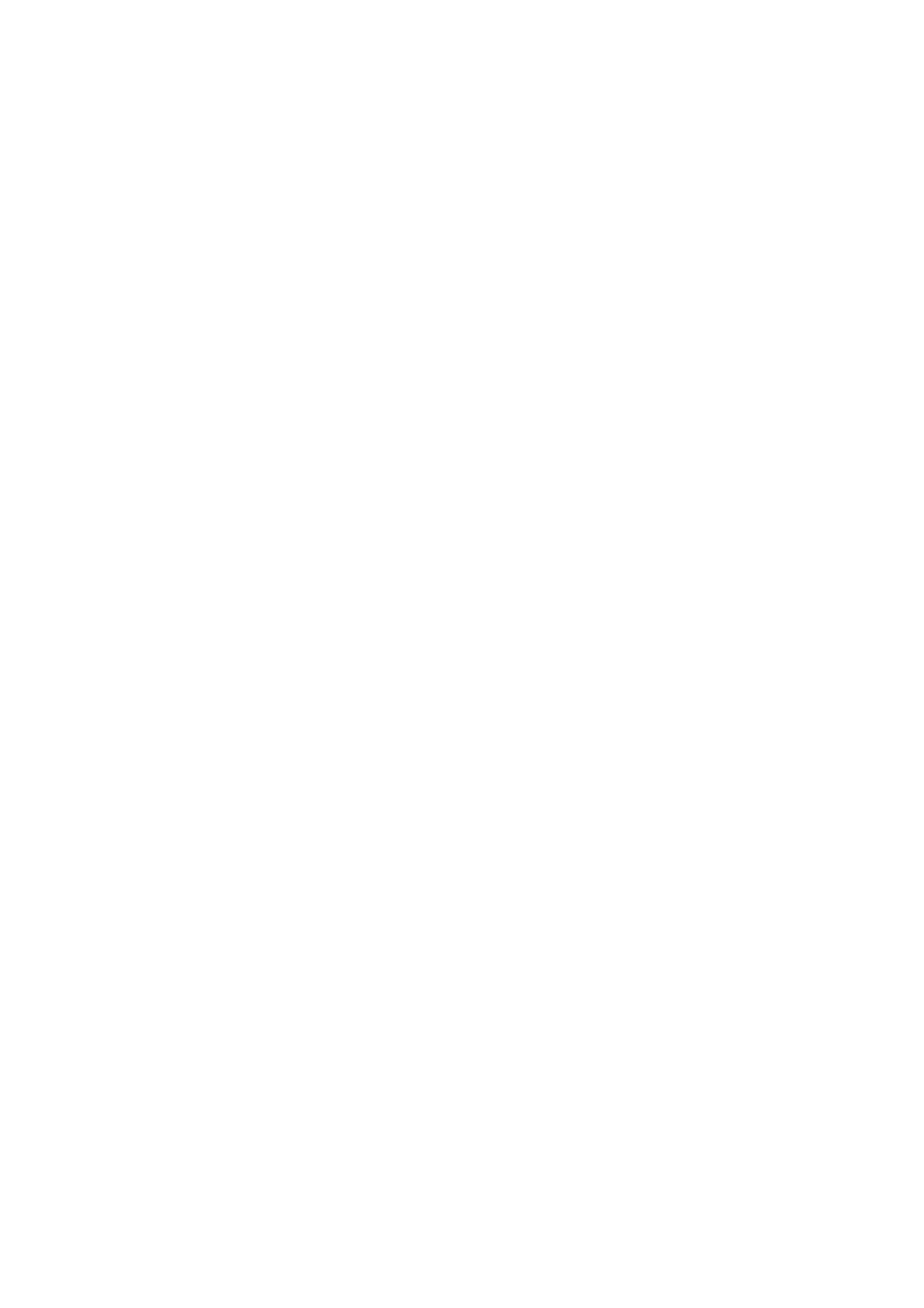## **1 Introduction**

Electricity flows nowadays across regional and international borders, but it was until the European energy market liberalization that electricity first became a tradable commodity. With the energy market liberalization, the European Union aimed to achieve an integrated energy market that would boost competition and enhance efficiency. As a result, electricity trading is now possible at national and international energy exchanges.

The possibility of accessing inter-regional and international energy exchanges provides a set of hedging advantages for electricity producers and consumers. EGL (2010) explains that electricity producers and bulk consumers can protect themselves against production disruptions due to geographic and economic limitations as well from price fluctuations derived from weather conditions and changes in fuel prices. In addition, energy exchanges offer a regulated trading process that ensures a transparent and fair price. Nevertheless, the only way to fully take advantage of the liberalized electricity market is through an accurate forecast of the electricity demand.

Electricity demand (load) is essential to the whole power industry for several reasons. First of all, the costs of generating electricity have soared due to the increasing fuel prices and the high costs of nuclear, hydro and wind power generation. Second, since electricity is our main energy source, a small change in electricity production can cause significant price changes. Third, accurate electricity demand forecasts lead to efficient management of power generation in the short, mid and long term, and it ensures the availability of sufficient resources to meet future demand. In general, precise electricity forecasts can help improve exisiting risk management strategies for electricity producers and industrial consumers.

The start point in successfully forecasting the German electricity demand is understanding its dynamics. For instance, it is well known that electricity demand - as many other economic or financial variables - possess a seasonal component that has to be taken into account in the model estimation. Another important issue regarding model estimation, is the selected time interval to compute the model parameters. In econometrics, it is common to assume large time intervals to increase the efficiency of the model estimates. Nevertheless, this time-homogeneity assumption is rather restrictive and might smooth away the microstructure components of the data set. Therefore, in order to see whether a local homogeneity assumption is appropriate, we explore the dynamics over time of the electricity demand.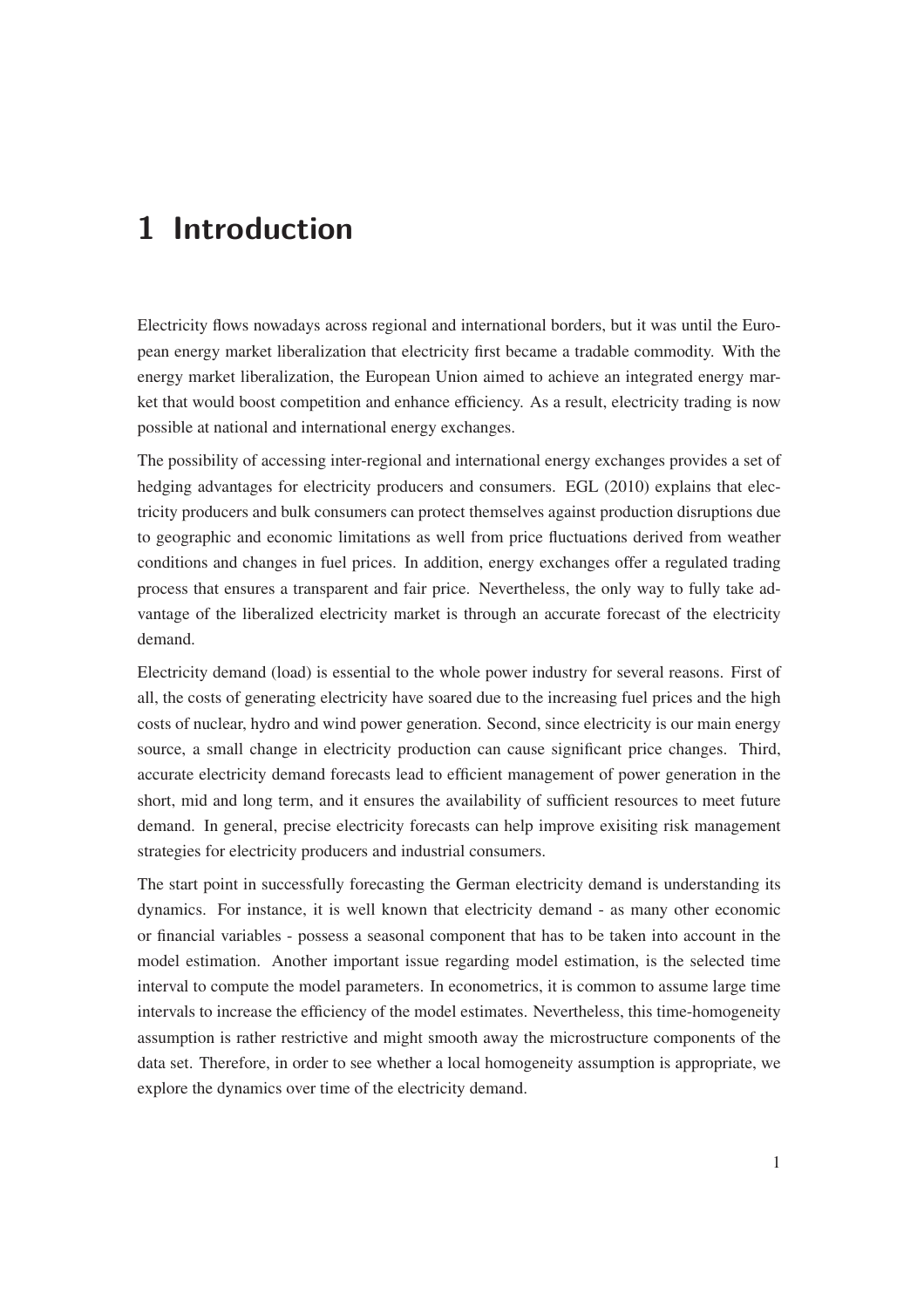#### <sup>1</sup> Introduction

We use a multiplicative error model (MEM), proposed by Engle (2002), that is able to analyze serially dependent high frequency data with non-negative values. This model has been already successfully applied to other financial time series such as such as trading volumes, asset volatility and trade durations. However, in order to capture the microstructure components within the data set over the sample period, we implement the local parametric approach (LPA) proposed by Spokoiny (1998). We apply a local multiplicative error model (MEM) to analyze and forecast the German electricity load traded at the European Power Exchange (EPEX SPOT). The advantage of locally estimating a model stems from the fact that it allows model parameters to vary over time and it identifies possible structural breaks within the data set.

In chapter 2 we analyze the dynamics of the German electricity demand and the seasonal adjustment procedure that we followed in order to apply the MEM to the data set. In chapter 3 we discuss the statistical properties of the MEM and its estimation method. In chapter 4 we study the LPA set up to locally estimate the MEM. Finally, in chapter 5 we forecast the electricity demand based on the LPA estimates and we compared them to standard fixed-window forecasts.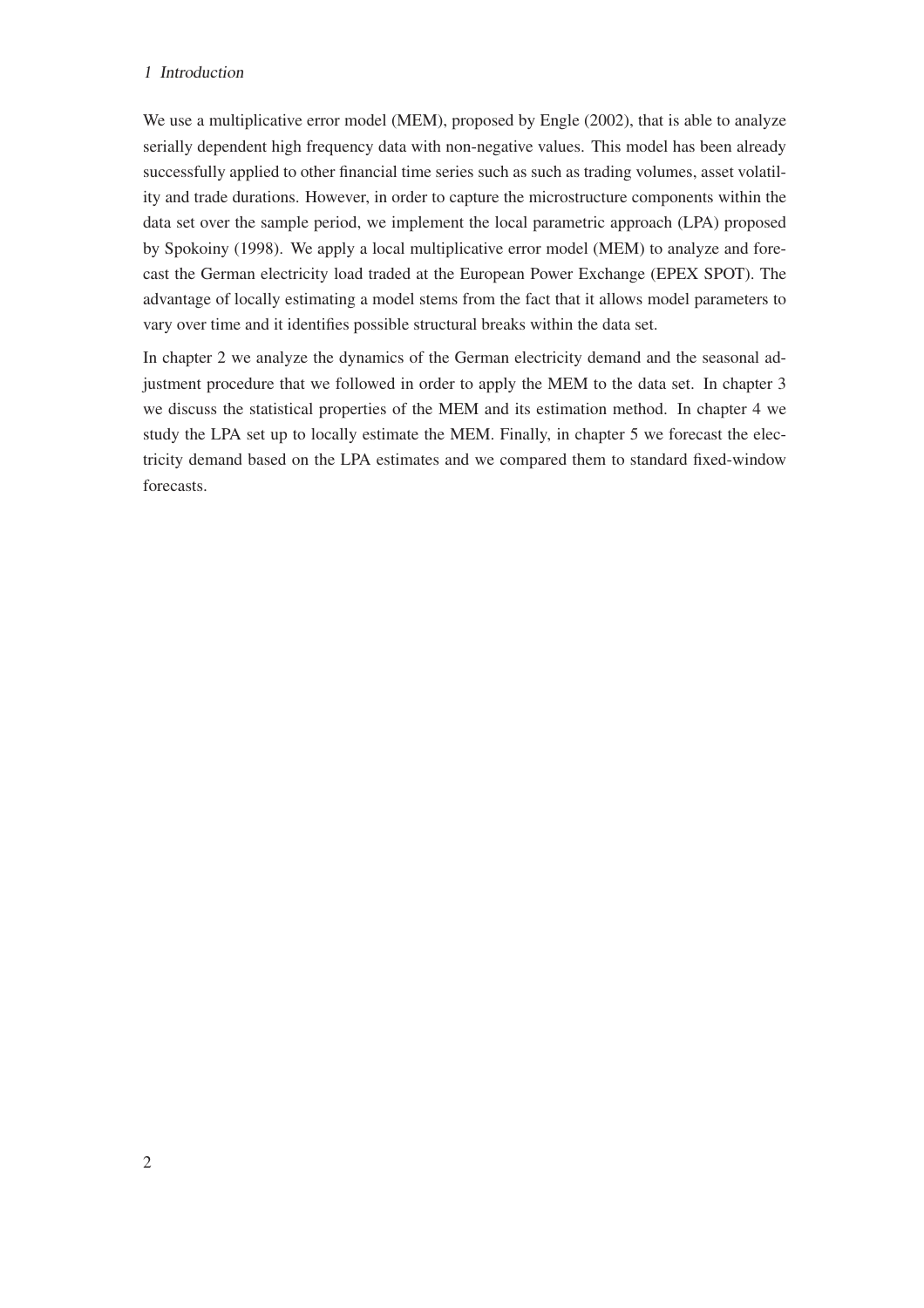## **2 Data**

We analyze the electricity load  $1$  time series for the German market traded at the European Power Exchange<sup>2</sup> (EPEX SPOT). The data consists of 2904 hourly observations, ranging from January 1 to April 30, 2012 (121 trading days with continuous trading activity). Each trading day is composed of 24 observations representing each hour from 01:00 to 24:00. Descriptive statistics of hourly cumulated trading volume of the German electricity load are shown in Table 2.1.

|                    | German Electricity Load (MW) |
|--------------------|------------------------------|
| Minimum            | 2.98                         |
| 25%-quantile       | 745.00                       |
| Median             | 1147.00                      |
| 75%-quantile       | 1600.50                      |
| Maximum            | 5093.00                      |
| Mean               | 1258.50                      |
| Standard deviation | 714.84                       |
| LB(10)             | 5059.47                      |

Table 2.1: Descriptive statistics and Ljung-Box statistics based on intra-day traded electricity load (in Megawatts) in Germany at EPEX SPOT from January 1 to April 30, 2012  $(121 \text{ trading days}, 2904 \text{ observations}).$  **O** Descriptive

From Table 2.1 we can see that the average demanded electricity load in 2012's first quarter amounts to 1258.50 Megawatts (MW), while 50% of the trades demanded more than 1147 MW. Furthermore, we observe a right-skewed distribution and a high dispersion level. The null hypothesis of no autocorrelations within the first 10 lags is rejected given the Ljung-Box (LB) test statistic and any pertinent significance level.

Modeling the electricity demand is a daunting task. First of all, as Nowicka-Zagrajek and Weron (2002) pointed out, electricity demand is driven by many exogenous variables such as weather conditions and economic factors. Second, electricity demand time series is composed of a deterministic (seasonal) and stochastic component at different time scales that has to be

<sup>&</sup>lt;sup>1</sup>Electricity load in this context is defined as the current electricity demand

<sup>&</sup>lt;sup>2</sup>The EPEX SPOT is a trading platform for the German, French, Austrian and Swiss Intraday and Day Ahead power spot markets. EPEX SPOT publishes prices and traded electricity volumes in  $\epsilon/MWh$  (Euro per Megawatt-Hour) and MW (Megawatt) respectively for each segment on www.epexspot.com, giving transparent and reliable information regarding short-term electricity prices for the Intraday and Day Ahead trading.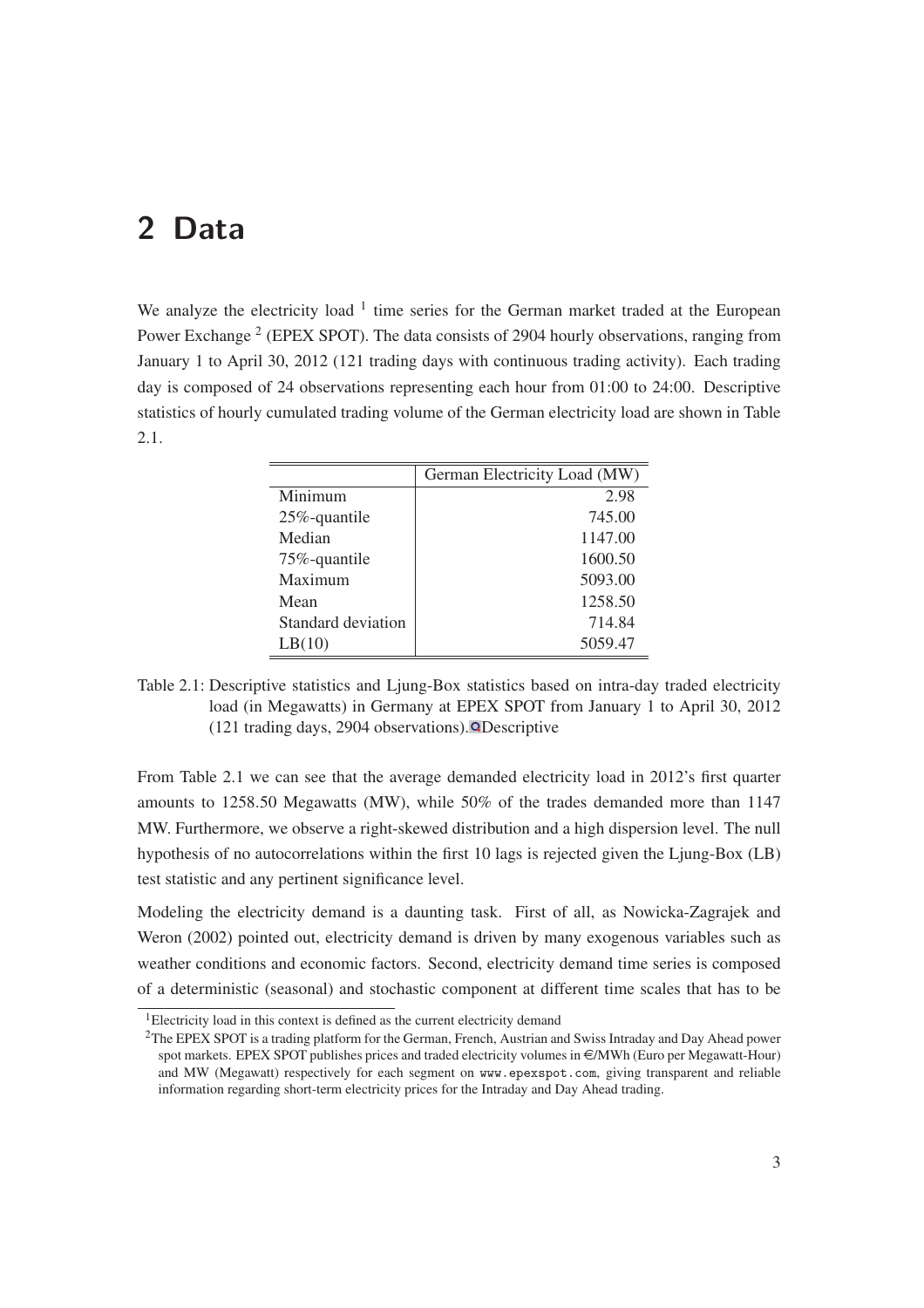#### <sup>2</sup> Data

removed before a model can be applied to the data.

Following Engle and Russell (1998), we assume that the intraday seasonal component acts in a multiplicative way on the electricity demand (load)  $\breve{y}_i$ ,

$$
y_i = \breve{y}_i s_i^{-1},\tag{2.1}
$$

where  $s_i = s_{i-24}$  for  $i > 24$  represents the intraday periodicity component from the twenty-four hours prior to point *i*, and *y<sup>i</sup>* indicates the seasonally adjusted load volumes. As Härdle et al. (2012) explain, by using exclusively previous observations to compute the intraday seasonal factor, we avoid introducing forward-looking biases into the forecasting procedure. We follow Engle and Rangel (2008) and Härdle et al. (2012) rolling windows technique to capture the slowly moving components of a given high-frequency time series and compute a 16-days rolling windows average electricity load. In the spirit of Veredas et al. (2002), the intraday seasonal factor is then obtained by fitting a cubic spline with three nodes to the 16-days rolling windows mean electricity demand.

The estimated seasonal components correspond to 105 days (2520 observations), ranging from January 17 to April 29, 2012. Figure 2.1 shows the typical behaviour of the electricity load intraday pattern and it corresponds to the eleventh week of 2012 (March 12 - 18, 2012). We observe a stable seasonal component shape from Monday to Sunday and an inverted U-shaped pattern. It is evident from Figure 2.1 that a lower amount of electricity load is demanded for the first 7 hours of the day, while from 8:00 AM on, the demanded electricity load starts to rise reaching its highest level at 15:00 hours. From then on, the demand slowly declines until 20:00 hours - when it starts to rise again but not as much as during day time.

It is particularly interesting to see how seasonal patterns change across financial markets. For instance, trading volumes in the stock market exhibit a U-shaped seasonal pattern that explains the high volumes at the opening and closing of the market. In the case of the electricity load it is the opposite effect. The electricity demand seasonal component clearly shows a higher load (MW) after mid-day and at night. Additionally, we can cannot observe any significant difference between week days and weekend days.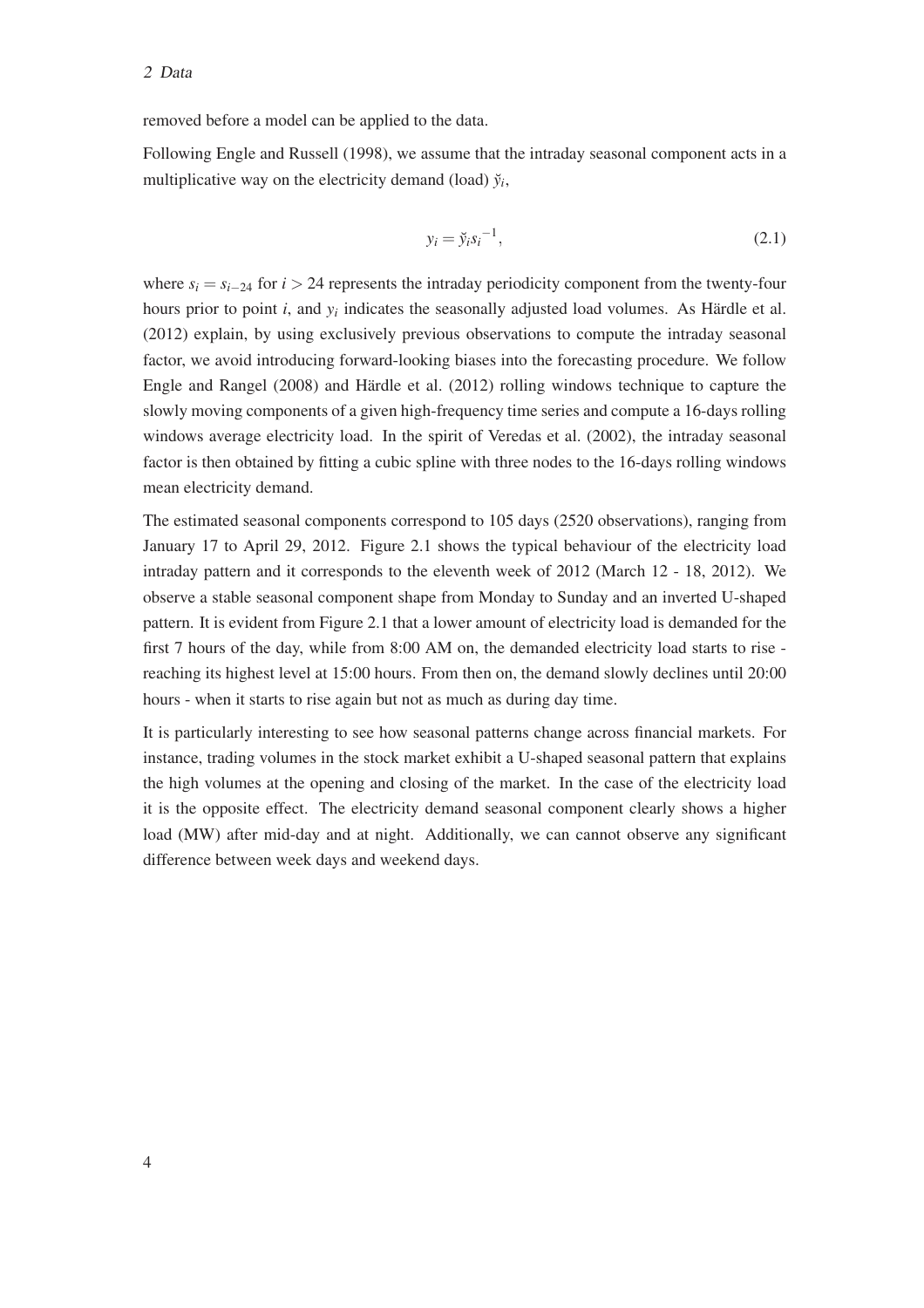

Figure 2.1: Estimated intraday seasonal component for the electricity demand load (in Megawatts) from 20120312-20120318. **QSeasonality\_Graph**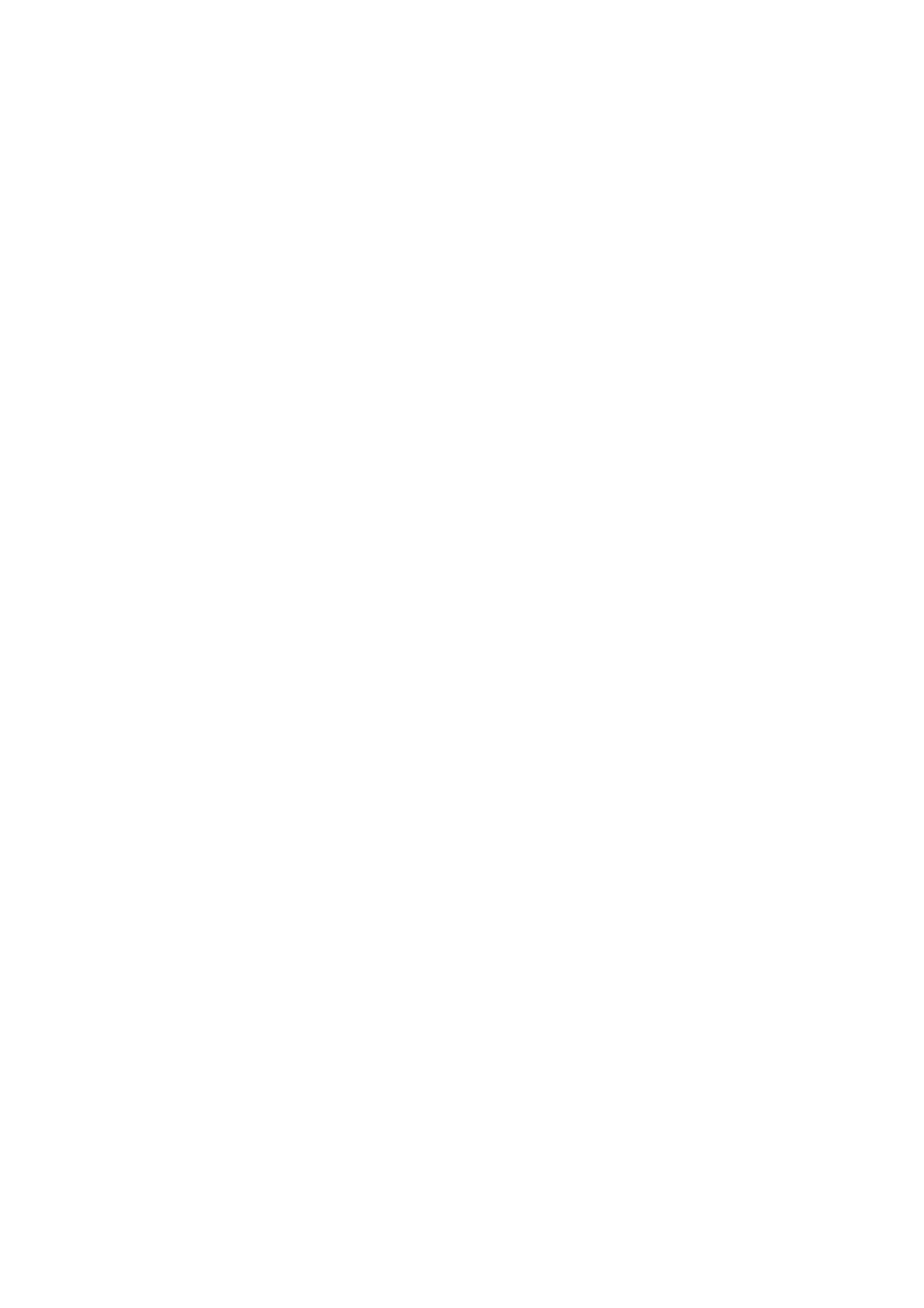## **3 Multiplicative Error Model (MEM)**

Engle and Russell (1998) proposed the autoregressive conditional duration (ACD) model to analyze the the expected durations of financial transaction data. The motivation behind this model was to investigate high frequency data that arrive at irregularly-spaced time intervals - a characteristic that is common in time series of financial markets. Zhang et al. (2001) pointed out that the conditional duration mean described in Engle and Russell (1998), may not be necessarily linear and propose a threshold ACD (TACD) model that was able to identify structural breaks in trade durations. Although the TACD model was an improvement of the original model of Engle and Russell (1998), it did not efficiently addressed the issue of modeling non-negative time series. Therefore, Engle (2002) proposed the Multiplicative Error Model (MEM), with the advantage of modeling any non-negative time series - such as trading volumes, financial durations, bid-ask spreads and asset volatility. Since the MEM has its background on the ACD model, it has the additional advantage of modeling non-negative high frequency data without introducing heteroscedasticity into the data by assuming a short estimation time interval, or by smoothing the microstructure characteristics of the data set over long estimation intervals.

### **3.1 Model Structure**

The MEM(*p*,*q*) specifies

$$
y_i = \mu_i \varepsilon_i,\tag{3.1}
$$

where  $y = \{y_i\}_{i=1}^n$  is a non-negative process and  $\mu_i$  represents its conditional mean. The error term is defined as  $E[\varepsilon_i|\mathscr{F}_{i-1}] = 1$ , where  $\mathscr{F}_{i-1}$  is the information set up to observation *i*. The conditional mean process of order (*p*,*q*) follows an ARMA specification

$$
\mu_i = \omega + \sum_{j=1}^p \alpha_j y_{i-j} + \sum_{j=1}^q \beta_j \mu_{i-j},
$$
\n(3.2)

with parameter  $\theta = (\omega, \alpha, \beta)^{\top}$ , such that  $\alpha = (\alpha_1, \dots, \alpha_p)^{\top}$  and  $\beta = (\beta_1, \dots, \beta_q)^{\top}$ .

7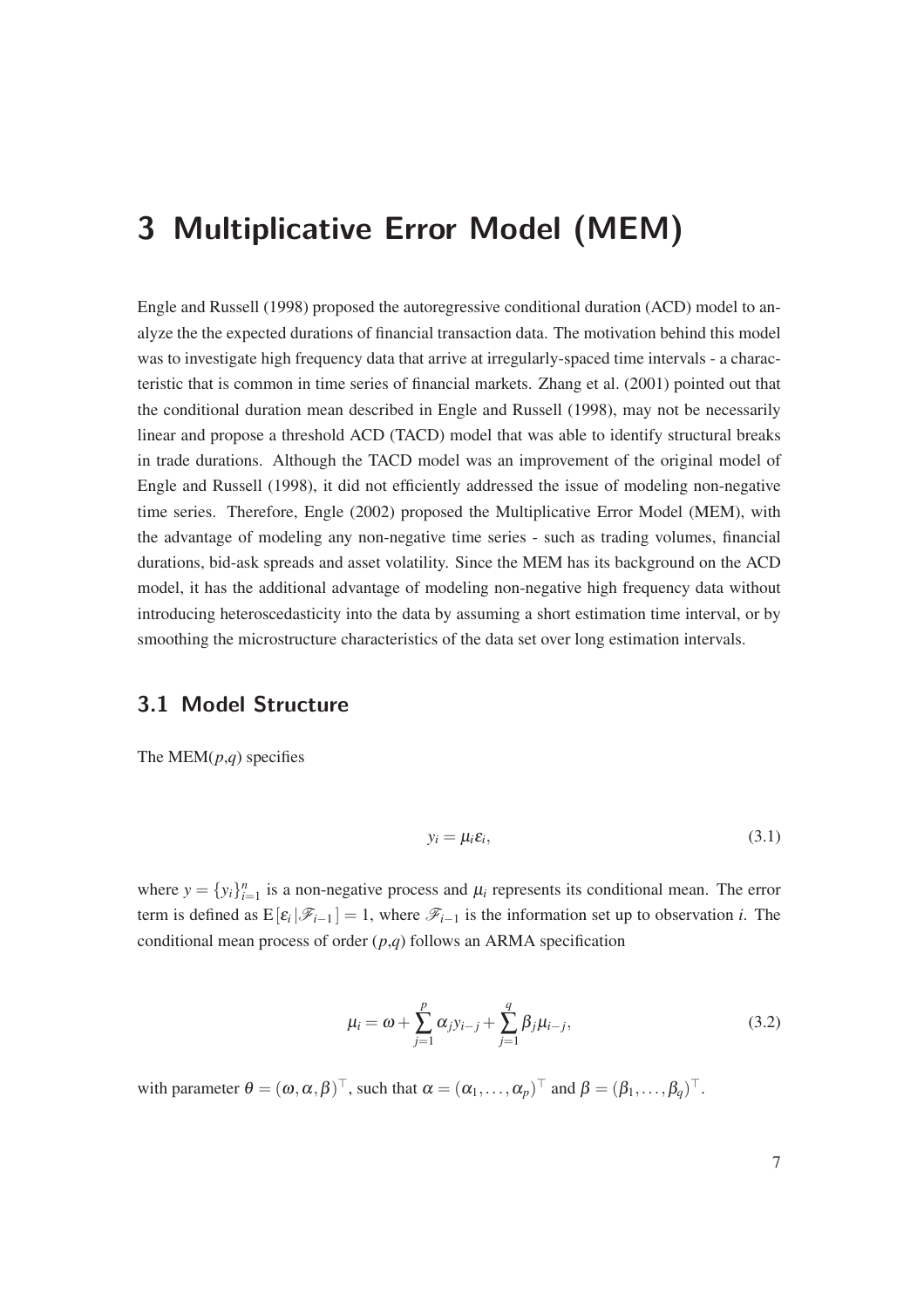#### <sup>3</sup> Multiplicative Error Model (MEM)

The estimation of the model described by equations 3.1 and 3.2 can be done by quasi-maximum likelihood estimation (QMLE) once a distribution with positive support has been selected for the error term over a fixed interval  $I = [i_0 - n, i_0]$  of  $(n + 1)$  observations at observation  $i_0$ . There are several distribution choices with non-negative support. Nevertheless, we focus on the (standard) Exponential and the Weibull distribution.

If the error term follows an exponential distribution,  $y = \{y_i\}_{i=1}^n$  represents a realization of the EACD(*p*,*q*) model and its vector parameter  $\theta_E = (\omega, \alpha, \beta)^\top$  can be estimated using the exponential log likelihood function:

$$
L_I(y; \theta_E) = \sum_{i=max(p,q)+1}^{n} \left( -\log \mu_i - \frac{y_i}{\mu_i} \right) \mathbf{I} \{i \in I\}
$$
 (3.3)

If the error term follows the Weibull distribution,  $y = \{y_i\}_{i=1}^n$  represents a realization of the WACD(*p*,*q*) model and its vector parameter  $\theta_W = (\omega, \alpha, \beta, s)^\top$  can be estimated using the Weibull log likelihood function:

$$
L_I(y; \theta_W) = \sum_{i \in I} \left[ \log \frac{s}{y_i} + s \log \frac{\Gamma(1 + 1/s) y_i}{\mu_i} - \left\{ \frac{\Gamma(1 + 1/s) y_i}{\mu_i} \right\}^s \right] \mathbf{I} \{i \in I\}
$$
(3.4)

Finally, the quasi maximum likelihood estimates (QMLEs) of  $\theta_E$  and  $\theta_W$  over the data interval *I* are given by

$$
\widetilde{\theta}_I = \arg \max_{\theta \in \Theta} L_I(y; \theta) \tag{3.5}
$$

#### **3.2 Local Parametric Dynamics**

Most econometric models in financial time series analysis are based on the assumption of *parameter homogeneity*. Such an assumption becomes restrictive when the time interval used to estimate the model is large and the structural changes caused by market changes cannot be identified. An alternative technique is the Local Parametric Approach (LPA), which assumes that for every point in our series, there exists an *interval of homogeneity* in which our model can be locally approximated by a constant parametric specification.

The LPA adaptively selects the *interval of homogeneity* by estimating our model at each point in time, using a sequential testing procedure. The procedure starts with the smallest candidate interval and looks for the longest possible interval in which the local approximation statistically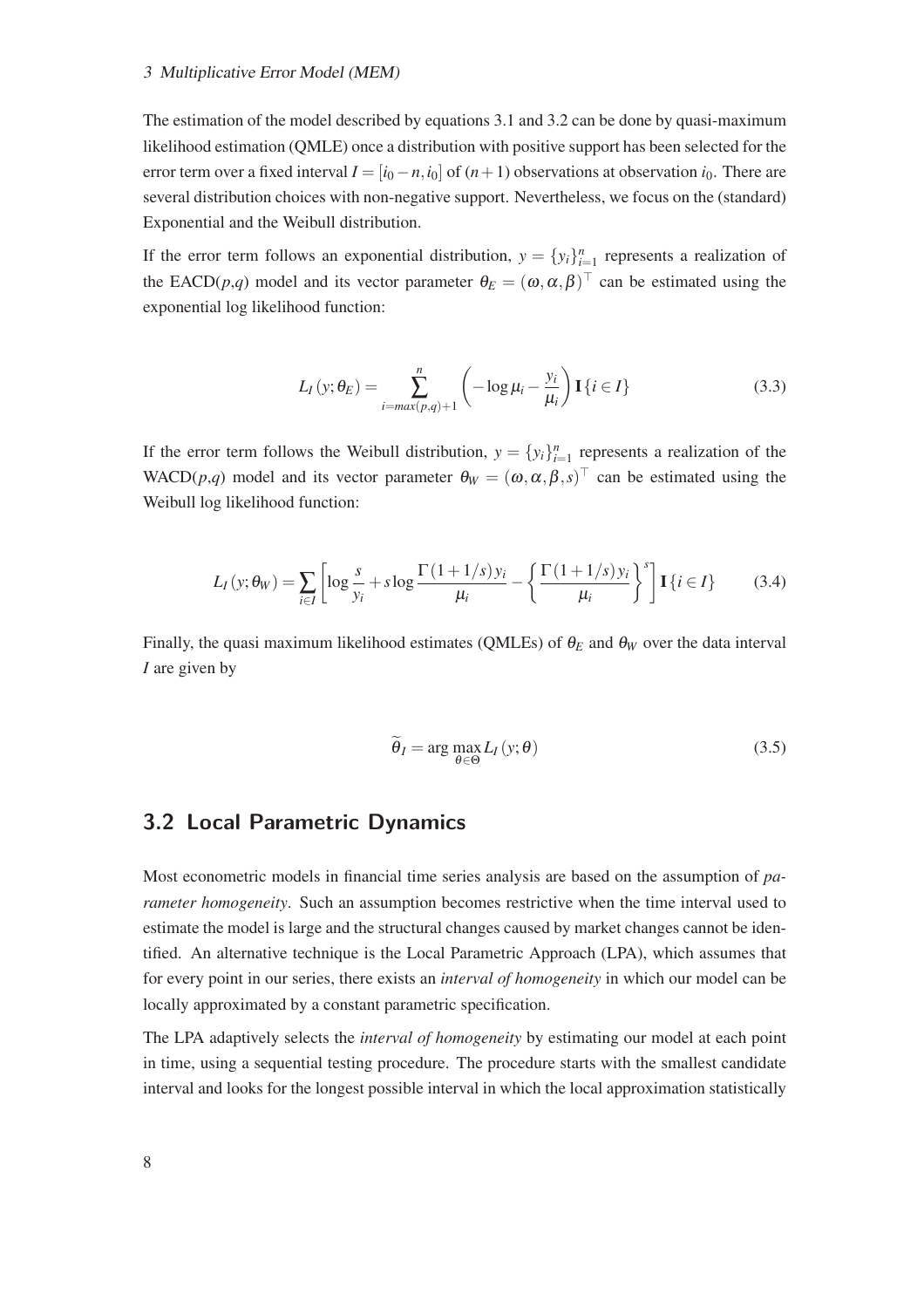

Figure 3.1: The panel shows the estimated parameters based on the seasonally adjusted electricity demand at each hour for the  $EACD(1,1)$  model. The left panel shows the 'Daily' estimated parameters, while the right panel displays the 'Weekly' estimated parameters. We can see that the estimated parameters not only vary with respect to time, but also with respect to the selected estimation window length. EACD\_Parameter\_Dynamics

holds. This technique has two advantages. First, it gives the model parameters the flexibility to vary over time, and second, it identifies structural changes in the data set.

To further investigate the parameter dynamics of our model based on the electricity demand for the first quarter of the year, we estimate an  $EACD(1,1)$  and a WACD(1,1) model over four different window lengths: (i) 1 day (24 observations); (ii) 7 days (168 observations); (iii) 15 days (360 observations); and (iv) 30 days (720 observations). Figure 3.1 shows the dynamics of the EACD parameters using a daily and weekly window (interval) length. From the plot we can observe that the estimated parameters ( $\tilde{\omega}, \tilde{\alpha}$  and  $\tilde{\beta}$ ) and the persistence levels ( $\tilde{\alpha} + \tilde{\beta}$ ) vary not only over time, but also vary upon the estimation window length. For shorter intervals, the parameters appear to be more volatile than those estimated with larger intervals. Härdle et al. (2012) attribute this behavior to a loss of estimation efficiency when using a shorter data window (less observations) or to the possibility that local variations are being smoothed away if data windows become relatively large.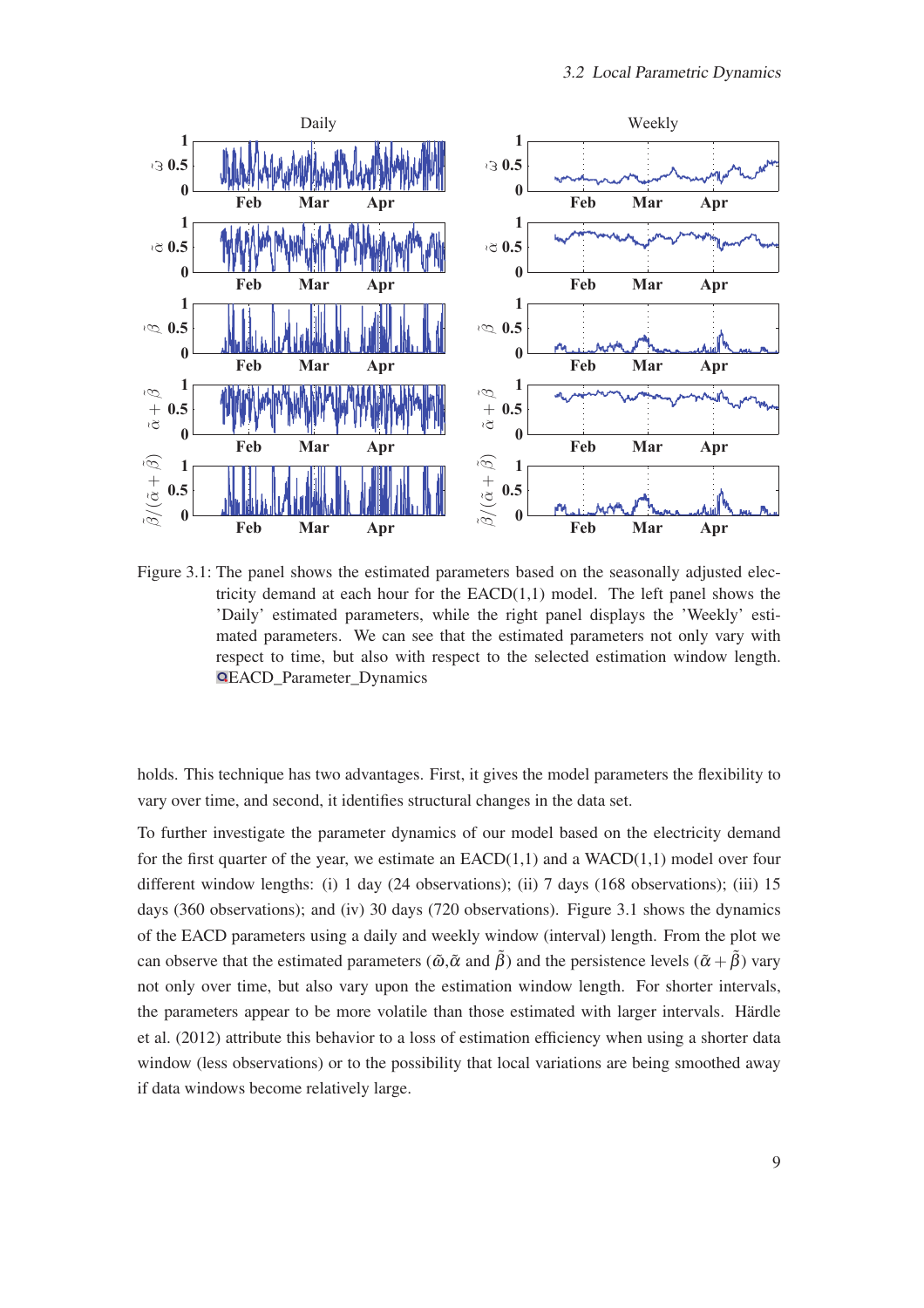### **3.3 Estimation Quality**

Spokoiny  $(2009)$  and Čížek et al.  $(2009)$  provide a non-asymptotic risk bound to assess the quality of estimating the true process of equation 3.2 - which describes the observed *y<sup>i</sup>* - through a parametric specification with vector parameter  $\theta_I$ , given any *I* interval. The accuracy of estimating the true vector parameter  $\theta^*$  is given by

$$
\mathbf{E}_{\theta^*} \left| L_I(\widetilde{\theta}_I) - L_I(\theta^*) \right|^r \leq \mathcal{R}_r(\theta^*) \tag{3.6}
$$

where  $L_I(\tilde{\theta}_I) - L_I(\theta^*)$  is the deviation of the fitted likelihood function with parameter  $\tilde{\theta}_I$  from the fitted likelihood function with true parameter  $\theta^*$ . The log likelihood expressions can be decribed either by equation 3.3 or 3.4. Hence, the left side of equation 3.6 represents the loss function to the *r*-th power of estimating the true vector parameter  $\theta^*$  via the QMLE  $\widetilde{\theta}_l$ .  $\mathcal{R}_r(\theta^*)$ is a risk bound restricting the loss function, and it depends on *r* -the risk level or tightness of the risk bound- and  $\theta^*$ .

Using the parametric risk bound defined in equation 3.6 we can construct non-asymptotc confidence sets and test the accuracy of a local parametric model by simulating a set of critical values to test the local homogeneity assumption required in the LPA. As Härdle et al. (2012) explain, different values of *r* lead to different risk bounds, critical values and model estimates. By choosing a high risk level *r*, it is expected that the LPA selects longer intervals of homogeneity. Hence, the QMLE would become more efficient but at the cost of increasing the modeling bias. We follow Čížek et al. (2009) and Härdle et al. (2012) and choose  $r = 0.50$  and  $r = 1$ , considered to be a modest and conservative risk level respectively.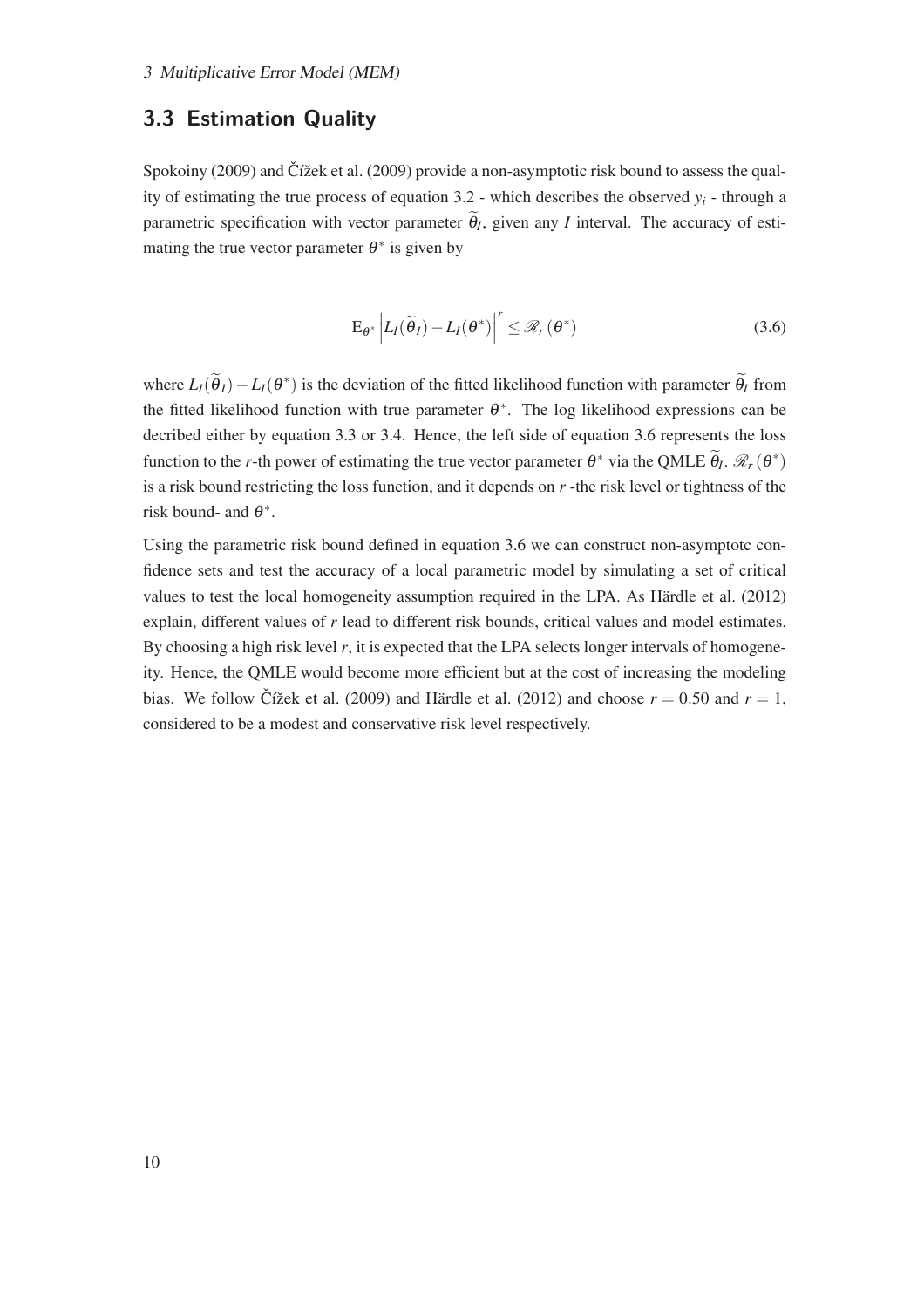## **4 Local Parametric Approach**

The Local Parametric Approach (LPA) presents an innovative approach to model non-stationary time series based on an adaptive selection of the so-called *interval of homogeneity*. The LPA assumes that at each point in time there exists a historical interval over which equation 3.1 can be well approximated by a local parametric model. Therefore, at each point in time we estimate the model and we obtain a new set of model parameters based on a time-homogeneous interval.

The LPA was proposed by Spokoiny (1998) and since then many useful financial applications have been found, see, e.g., Mercurio and Spokoiny (2004) for an application on daily exchange rates, Čížek et al. (2009) for an adaptation to variant-coefficient parametric models such as GARCH, Chen et al. (2010) for realized volatility modeling, and more recently, Härdle et al. (2012) for localizing multiplicative error models.

### **4.1 Test of Homogeneity**

The selection of the *interval of homogeneity* over which  $y_i$  is well approximated by a constant parametric model is done by considering a set of  $K + 1$  nested intervals with starting point  $i_0$ , e.g *I*<sub>0</sub> ⊂ *I*<sub>1</sub> ⊂ ... ⊂ *I*<sub>K</sub>, *I*<sub>k</sub> = [*i*<sub>0</sub> − *n*<sub>k</sub>,*i*<sub>0</sub>] with 0 < *n*<sub>k</sub> < *i*<sub>0</sub>. The lengths of the candidate intervals are assumed to geometrically increase with initial length  $n_0$  and a multiplier  $c > 1$ ,  $n_k = [n_0 c^k]$ . We choose a scheme with  $K = 13$ ,  $c = 1.25$  and  $n_0 = 60$  (observations), such that the interval lengths (in days) are the following:  $n_0 = 2.5$ ,  $n_1 = 3$ ,  $n_2 = 4$ ,  $n_3 = 5$ ,  $n_4 = 6$ ,  $n_5 = 8$ ,  $n_6 = 10$ ,  $n_7 = 12$ ,  $n_8 = 15$ ,  $n_9 = 19$ ,  $n_10 = 24$ ,  $n_{11} = 29$ ,  $n_{12} = 37$  and  $n_{13} = 75$ .

Our aim is to test the assumption of local homogeneity at each point in time for every  $I_k$  interval, until a change point is detected, or until data is exhausted. We use the likelihood ratio (LR) test statistic to test the null hypothesis of parameter homogeneity against the alternative of a change point at an unknown location  $\tau$  within  $I_k$ . The LR test statistic is specified by

$$
T_{I_k, J_k} = \sup_{\tau \in J_k} \left\{ L_{A_{k,\tau}} \left( \widetilde{\theta}_{A_{k,\tau}} \right) + L_{B_{k,\tau}} \left( \widetilde{\theta}_{B_{k,\tau}} \right) - L_{I_{k+1}} \left( \widetilde{\theta}_{I_{k+1}} \right) \right\}
$$
(4.1)

where  $J_k = I_k \setminus I_{k-1}$ ,  $A_{k,\tau} = [i_0 - n_{k+1}, \tau]$ , and  $B_{k,\tau} = (\tau, i_0]$ . The testing procedure consists in adding the likelihood ratios of the estimated parameters in intervals  $A_{k,\tau}$  and  $B_{k,\tau}$ , and then substracting the likelihood over interval  $I_{k+1}$ . Since the location of the change point  $\tau$  is unknown,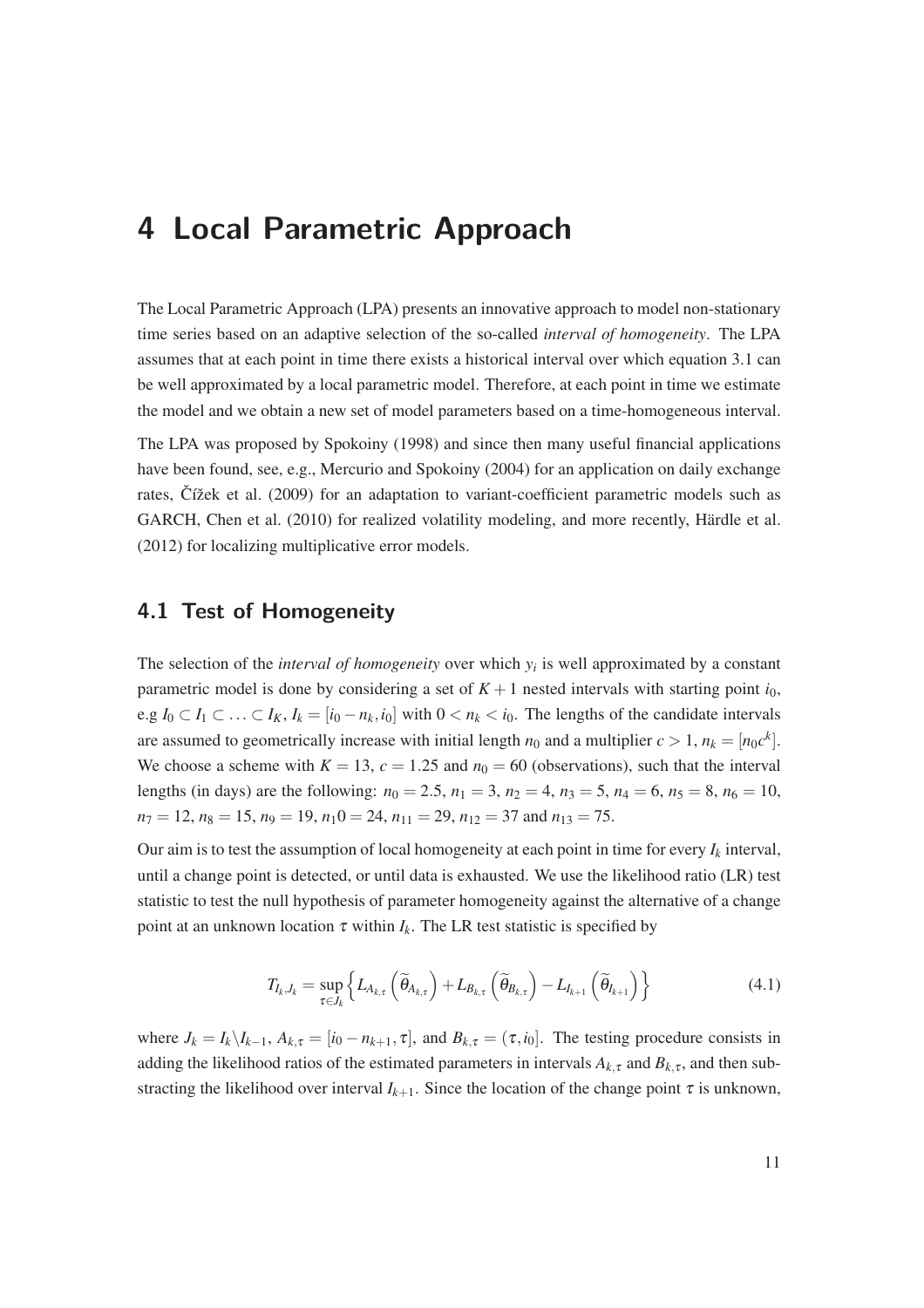#### <sup>4</sup> Local Parametric Approach



Figure 4.1: Illustration of how data intervals are constructed to test the assumption of local homogeneity within interval  $I_k$  with length  $n_k = |I_k|$  ending at fixed data point  $i_0$ . A local change point is indicated by  $\tau$ , and depending on its position, splits interval *I*<sub>*k*+1</sub> into two subintervals:  $A_{k,\tau}$  (red) and  $B_{k,\tau}$  (blue). The sequential testing searchs within interval  $J_k = I_k \setminus I_{k-1}$  for a possible change point  $\tau$ . Figure taken from Härdle et al. (2012).

we consider the supremum of the LR statistics  $T_{I_k,J_k}$ .

For a better description of the data-driven intervals involved in the change point detection test, please refer to figure 4.1. We assume that  $I_0$  is homogeneous, and afterwards we test at each step *k* whether the null can be or not rejected. The unknown location of the change point  $\tau$  divides interval  $I_{k+1}$  into two subintervals: interval  $A_{k,\tau} = [i_0 - n_{k+1}, \tau]$  and interval  $B_{k,\tau} = (\tau, i_0]$ , with parameters  $\theta_{A_k, \tau}$  and  $\theta_{B_k, \tau}$  respectively. The assumption of local homogeneity means that our QMLE parameters  $\theta_{A_k,\tau}$  and  $\theta_{B_k,\tau}$  are statistically homogeneous. Otherwise, if  $\theta_{A_k,\tau} \neq \theta_{B_k,\tau}$ , it means that a change point has been detected and the underlying interval is no longer time homogeneous.

Given the test statistic  $T_{I_k,J_k}$ , we select the longest time homogeneous interval that satisfies

$$
T_{I_k, J_k} \leq \mathfrak{z}_k \tag{4.2}
$$

and  $T_{I_{k+1},J_{k+1}} > \mathfrak{z}_{k+1}$ , where  $\mathfrak{z}_k$  and  $\mathfrak{z}_{k+1}$  denote the critical values used to assess whether the null is accepted or not. If an interval  $I_k$  fulfills equation 4.2, it means that we have found the longest time-homogeneous interval. In the next section we discuss an adaptive algorithm that optimally selects the longest interval of homogeneity.

### **4.2 Adaptive Estimation**

It is clear by now that the selection of the *interval of homogeneity* plays an important role in the LPA. The goal is to search for this interval with the help of an adaptive estimation procedure that was originally proposed by Spokoiny (1998) to estimate a given function with discontinuities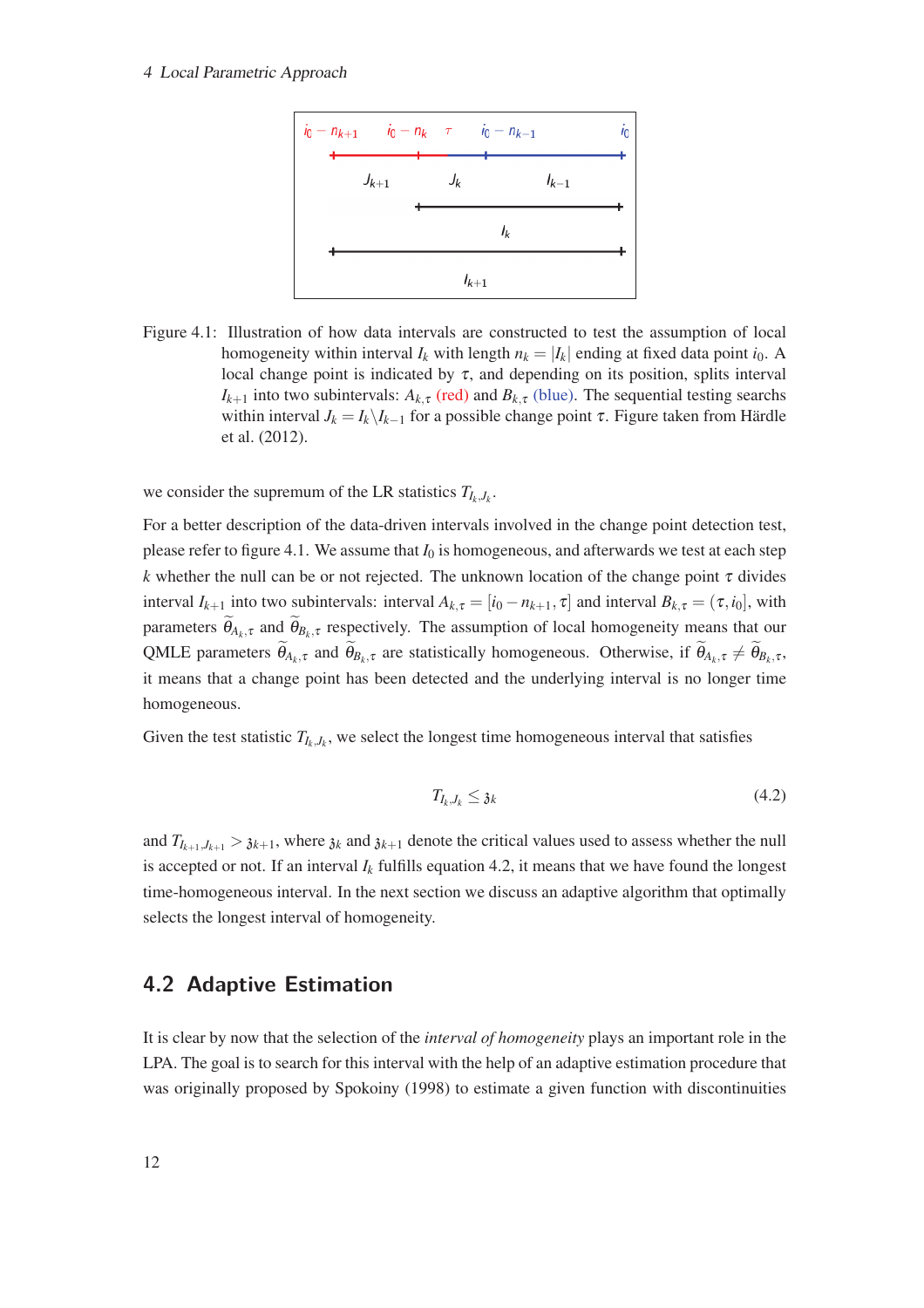through a local polynomial estimator. The adaptive estimation algorithm basically tests every point  $i \in I_k$  against a possible change point  $\tau$ . The procedure compares the log-likelihood test statistic versus its respective critical value at step *k* in order to decide whether the tested interval is time-homogeneous. As long as the null is not rejected, the algorithm will extend the search to the next largest interval  $I_{k+1}$  and proceed with the local change point detection. On the other hand, if a change point is detected at step *k*, we set our local homogeneous interval to  $\hat{I}_k = I_{k-1}$ and its respective adaptive estimate as  $\theta = \theta_{I_{k-1}}$ .

 $\check{C}$ ížek et al. (2009) describe this adaptive procedure in three steps: (1) Change Point Detection Test; (2) Adaptive Estimation; and (3) Selection of the Interval of Homogeneity.

- 1. **Change Point Detection Test**: At each step  $k$  of the procedure, the interval  $I_k$  is tested against a local change point. Interval  $I_k$  is homogeneous if it fulfills the relation described in equation 4.2. Therefore, if the alternative hypothesis is not accepted, we proceed to step 2. Otherwise, we jump to step 3.
- 2. Iteration of the Algorithm: The adaptive procedure will sequentially search for the timehomogeneous interval throughout the *K* candidate intervals. If the adaptive procedures finds the interval of homogeneity, it will set the adaptive QML estimate as  $\theta = \theta_{I_k}$  and it will continue to step 3. Otherwise, the algorithn will re-set  $k$  to  $k = k + 1$  and proceed with the modeling and the local change point detection.
- 3. Selection of the Interval of Homogeneity: Being at this step means that the null hypothesis within interval  $I_k$  has been rejected, and therefore, we have found a change point. Hence, we define the last accepted interval as  $\hat{I} = I_{k-1}$  and the adaptive estimate becomes  $\theta = \theta_{\hat{I}}$ .

### **4.3 Choice of Critical Values**

In the LPA hypothesis testing framework, the performance of a statistical model is measured by the probability of committing two types of errors during the estimation of the model. The first one is referred as a false alarm of rejecting the null before the ideal (oracle) interval of homogeneity  $I_{k^*}$  has been found. Hence, the algorithm would select an adaptive estimate  $\theta_{I_k}$ with a larger variation than  $\theta_{I_{k^*}}$ . The second type of error occurs when the adaptive estimation algorithm incorrectly selects the interval of homogeneity at a larger stage  $\hat{k} > k^*$ .

As a result, we need to select a set of critical values that jointly considers both type of errors and allows us to measure the performance of the LPA under the null hypothesis. Spokoiny (2009) presents a propagation condition - similar to equation 3.6 - that is imposed at every step of the adaptive procedure, and takes into account both, the occurrence of a false alarm and the distance between the underlying model parameters with respect to the adaptive estimate. The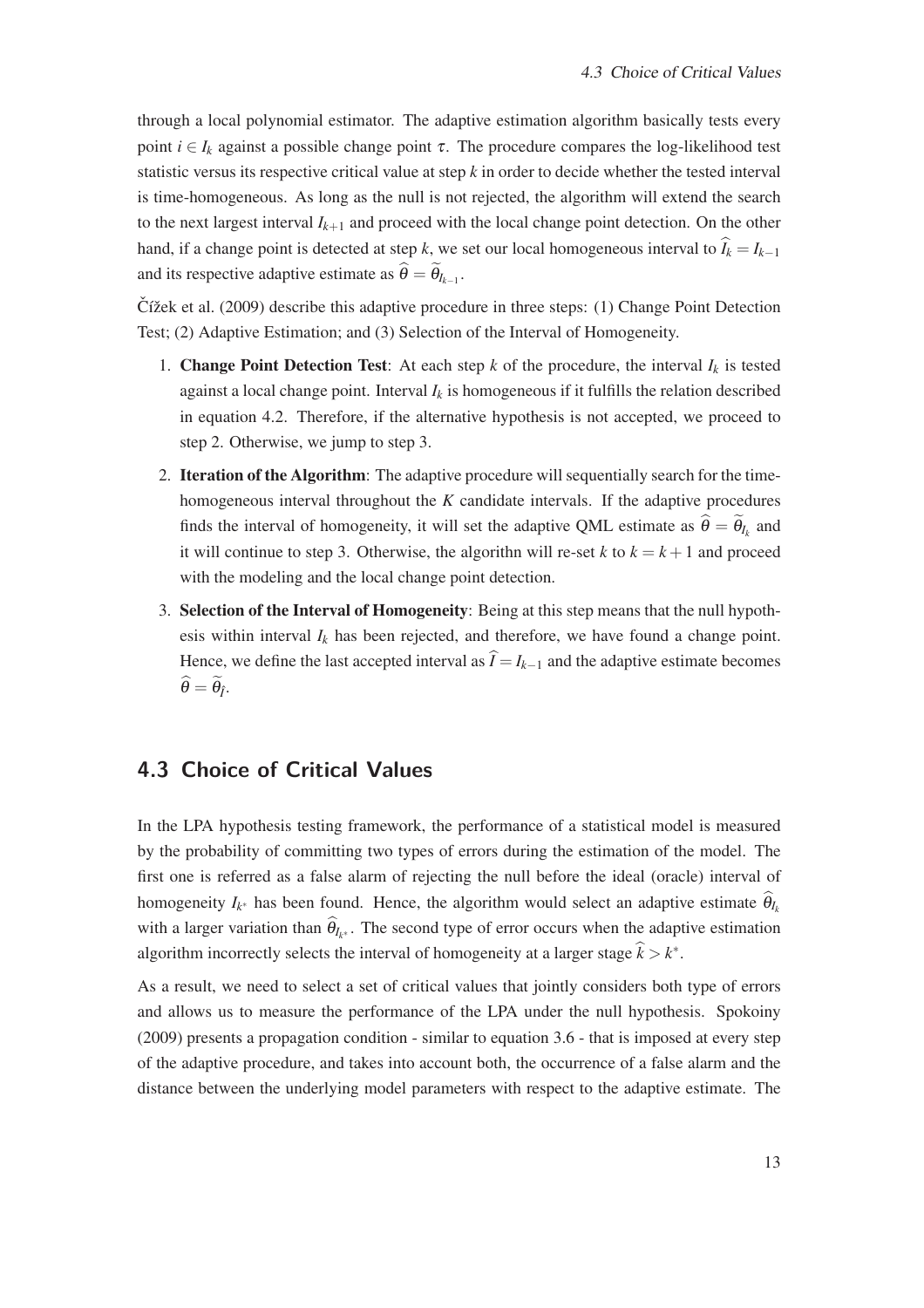#### <sup>4</sup> Local Parametric Approach

propagation condition is defined as

$$
\mathbf{E}_{\theta^*} | L_{I_k}(\widetilde{\theta}_{I_k}, \widehat{\theta}_{I_k}) |^r \leq \rho_k \mathscr{R}_r(\theta^*)
$$
\n(4.3)

where  $\mathcal{R}_r$  is the parametric risk bound. The selection of the critical values will depend on the global parameters  $\rho$  and *r*. The role of  $\rho_k$  at each step *k* is similar to the level of significance in hypothesis testing theory, and *r* represents the power of the loss function. For this reason, the propagation condition will ensure that at each *k* step we select the minimal critical values that guarantee a small probability of a false alarm. If for example, we take a large  $r$  and small  $\rho_k$ values, we would increase the value of the critical values and therefore we would improve the performance of the adaptive estimation algorithm. However, by doing this, we would incur in a loss of sensitivity with respect to parameter changes.

Spokoiny (2009) shows that if the critical values are computed by  $\lambda_k = C + D \log(n_k)$ , with C and D constant parameters and  $k = 1, \ldots, K$ , then equation 4.3 is satisfied. The constant parameters C and D have to be computed via Monte Carlo simulations based on the assumption of parameter homogeneity within  $\{I_k\}_{k=1}^K$ , and on the vector parameter of equation 3.2. Our critical values for the EACD(1,1) and WACD(1,1) models were provided by Härdle et al. (2012). These sets of critical values were computed based on an estimation window consisting of 1800 observations and on quartiles of persistence  $\tilde{\alpha} + \tilde{\beta}$  and ratio  $\tilde{\beta}/(\tilde{\alpha} + \tilde{\beta})$  levels. They describe nine groups of parameter constellations that are used to simulate  $\{x_k\}_{k=1}^K$  for the sequential homogeneity testing.

Given the quartiles of estimated persistence and ratio levels - see, e.g. Härdle et al. (2012) - we can select the set of critical values that are appropriate for the sequential test procedure. The first step in selecting the adequate set of critical values consists of computing the persistence level  $\tilde{\alpha} + \tilde{\beta}$  of our QMLE and classify them according to the persistence levels quartiles. Based on the persistence level we can classify the QMLE into three levels: low, moderate and high. The low persistence level is associated to the first quartile (25% quantile), while the moderate and high persistence level are associated to the second (50% quantile) and third quartile (75% quantile). Then, within each persistence level, we compute the ratio  $\tilde{\beta}/(\tilde{\alpha}+\tilde{\beta})$  to further classify each persistence level into low, medium and high. We end up with 9 groups of parameter constellations, for each significance and risk level.

Figure 4.2 displays the critical values for the EACD(1,1) model for  $K = 13$ ,  $r = 0.5$  ('moderate risk level') and  $\rho = 0.25$ . As Härdle et al. (2012) pointed out, the critical values seem to be invariant with respect  $\theta^*$  across the nine parameter constellations. Furthermore, the largest differences of the critical values across the nine parameter constellations seem to to appear for interval lengths of 3 or 4 days.

For our LPA applications, we use the set of critical values for the  $EACD(1,1)$  and  $WACD(1,1)$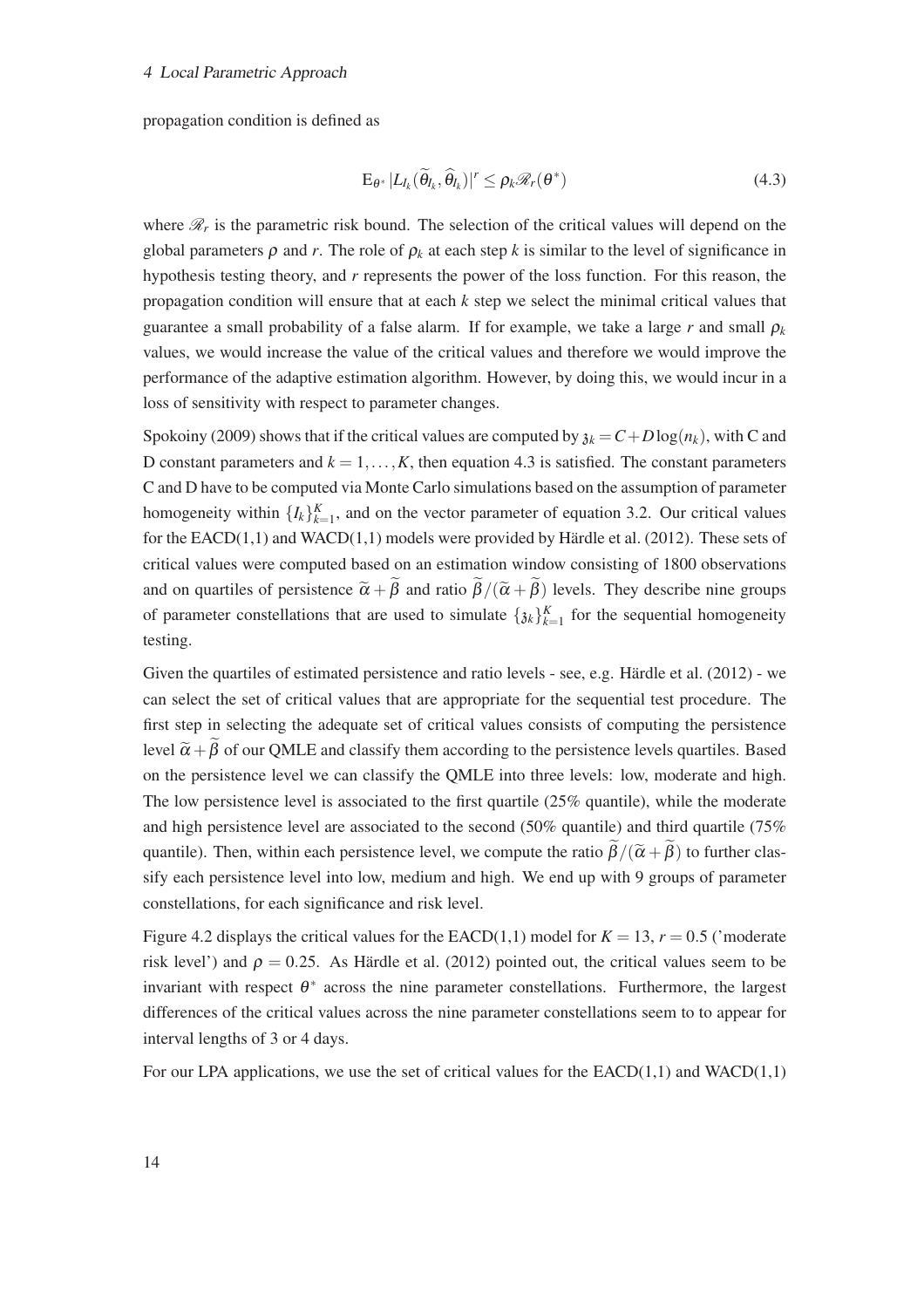

Figure 4.2: Set of simulated critical values of an EACD(1,1) model for the 'moderate risk case'  $(\rho = 0.25$  and  $r = 0.50$ ,  $K = 13$  and chosen parameter constellations according to persistence and ratio levels. The low (blue), moderate (green) and high (red) curves are associated to the ratio level. **QCritical** Values

with values  $r \in \{0.5, 1\}$  and  $\rho \in \{0.25, 0.50\}$ . In figure 4.3 and 4.4 we can see the resulting adaptive choice of intervals of homogeneity during the month of April 2012 for the moderate and conservative risk. Although the adaptive choice of intervals of homogeneity for both models were also computed for  $r \in \{0.50, 1\}$  and  $\rho = 0.50$ , we do not display them here since they present similar a similar pattern as the conservative risk.

Nonetheless, we can say that the adaptive estimated length of intervals of homogeneity can give us a better insight on what is the optimal estimation local window. For instance, we can see that the largest candidate interval  $(K = 13$  with 1800 observations) is never selected. Thus, such a large estimation window is not appropriate and we should rather select shorter estimation windows that capture the dynamics of high frequency data.

Moreover, the lengths of the intervals of homogeneity vary over time and depend on the model. For instance, in figure 4.3 the estimated length of intervals of homogeneity  $n_{\hat{k}}$  for the conservative risk level in the  $EACD(1,1)$  ranges from 8 to 10 days, whereas for the moderate risk level it ranges from 6 to 8 days. On the other hand, in figure 4.4 we observe that for the  $WACD(1,1)$ the length of the intervals of homogenenity ranges from 2.5 to 6 days in the modest risk case and 6 10 days for the conservative risk case. We can see that for both models, choosing a conservative risk level selects larger intervals with smaller variability but at the cost of increasing the modeling bias.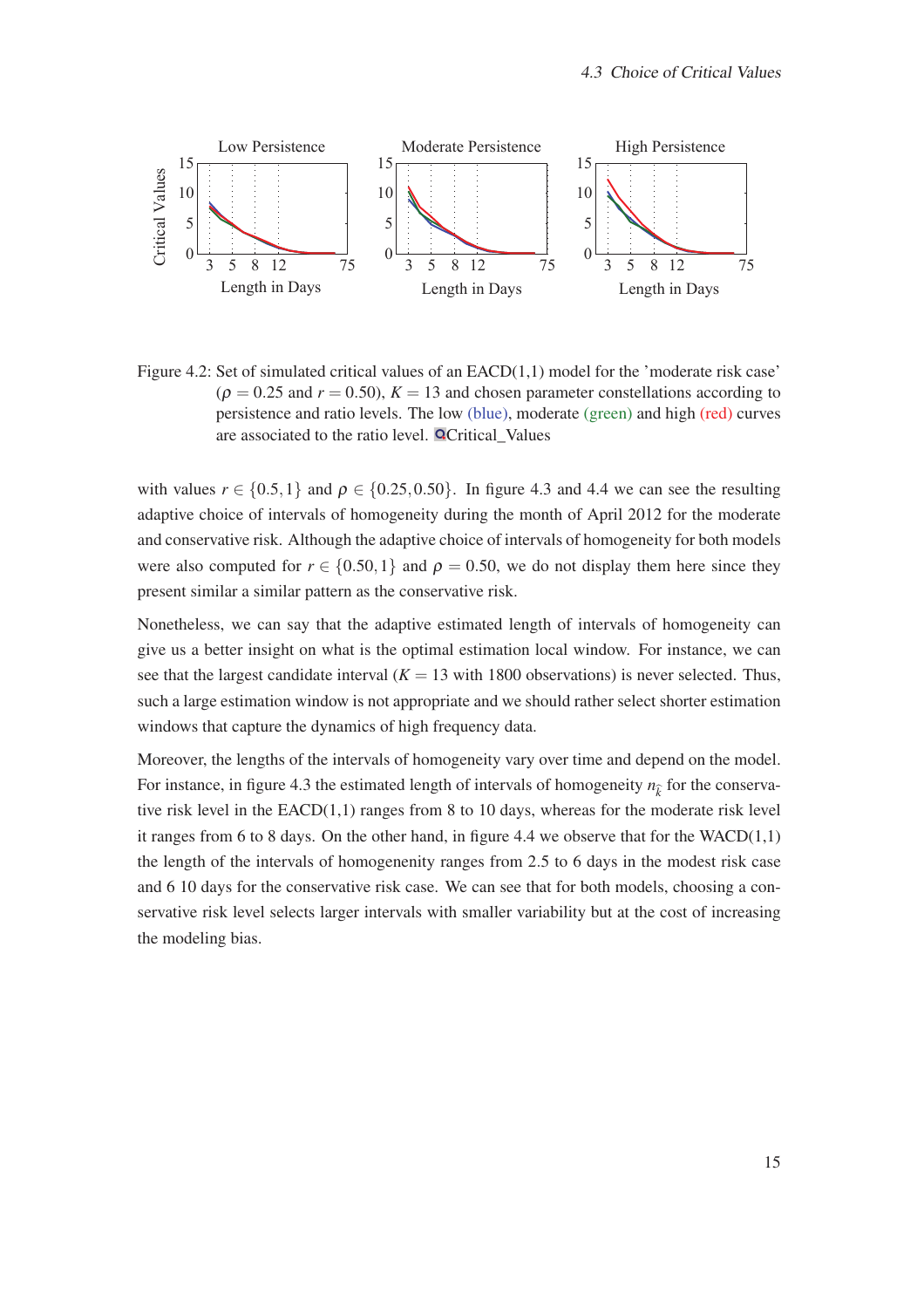

Figure 4.3: Estimated length of intervals of homogeneity  $n_{\hat{k}}$  given the conservative  $r = 1$  (red) and modest  $r = 0.50$  (blue) risk case for April 2012 using the EACD model with  $\rho = 0.25$ . **QEACD\_k\_hat\_Graphs\_c** 



Figure 4.4: Estimated length of intervals of homogeneity  $n_{\hat{k}}$  given the conservative  $r = 1$  (red) and modest  $r = 0.50$  (blue) risk case for April 2012 using the WACD model with  $\rho = 0.25$ . QWACD\_k\_hat\_Graphs\_c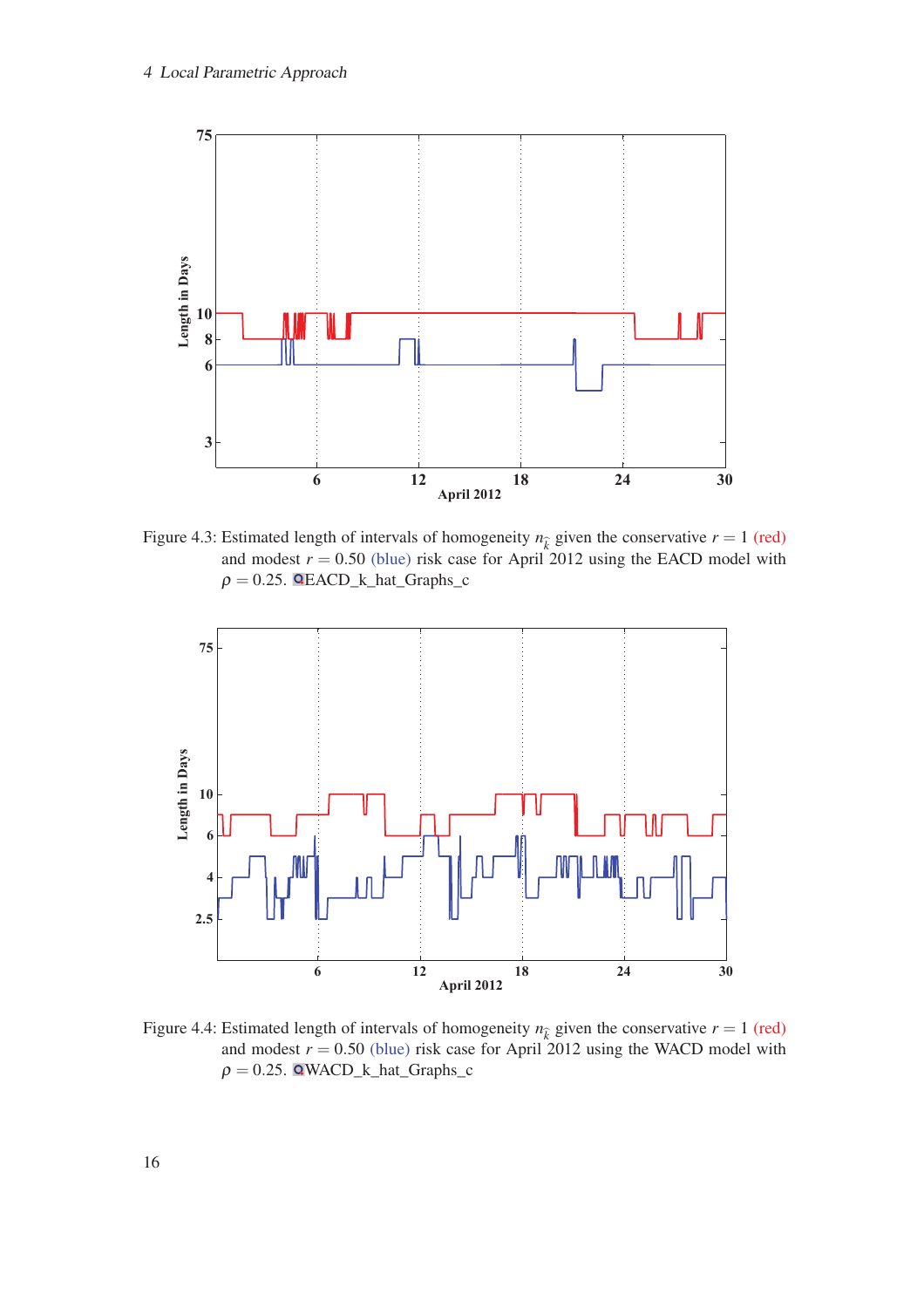## **5 Forecasting the Electricity Demand**

Accurate forecasts of the electricity demand can have an impact on the risk management strategies of the power market players. Deng and Oren (2006) point out that with a liberalized and competitive electricity market, power companies, load serving entities (LSEs) and power marketers, seek certainty in their costs and revenues through hedging practices and active trading. In the end, all they want is to maximize the company's value by mitigating the market risks. In this chapter, we briefly discuss the usefulness of incorporating precise forecasting techniques into reducing the risk exposure that power generators bear.

In Germany, the biggest five electricity producers are E.ON, RWE, EnBW, Vattenfall Europe and EWE AG. For these companies, balancing their exposure to financial and non-financial risks is crucial to their risk management strategy. Vattenfall (2011) gives a closer insight on this matter and describes the most common risks faced by power companies, electricity suppliers and industrial consumers, and remarks the importance of precise electricity demand predictions. Vattenfall classifies these risks in six different categories: Market & Financial, Technology, Infrastructure, Politics & Society, Laws & Regulations and Personnel & Organization. Nevertheless, we briefly discuss two specific Market & Financial risks that can be directly related to the electricity demand: Volume risk and Price risk.

Volume risk, in terms of electricity load (MW), is defined as the deviation of the forecast with respect to the actual observed volume. On the other hand, price risk  $(\epsilon/MWh)$  refers to all the exogenous factors that influence the electricity price. And since the price for electricity is the main source of earnings for a power generator and LSEs, all factors that have an impact on electricity prices - such as water levels, generation capacity, electricity demand, and weather and economic conditions - have to be accurately forecasted in order to mitigate the price risk. Therefore, by developing better forecast, the electricity market players can estimate a precise electricity consumption prediction that would reduce the volume risk and price risks.

Deng and Oren (2006) gives a good example that illustrates the importance of electricity demand and its relation to price risk and volume risk. Deng and Oren (2006) supposes that an electricity supplier, agrees on a full-requirement contract with an industrial consumer, like Siemens. It is natural to think, that Siemens would be more interested in having a flexible electricity load contract at a fixed rate per unit of energy regardless if its electricity consumption is high or low. In order to reduce this risk, the power supplier would use future contracts to secure a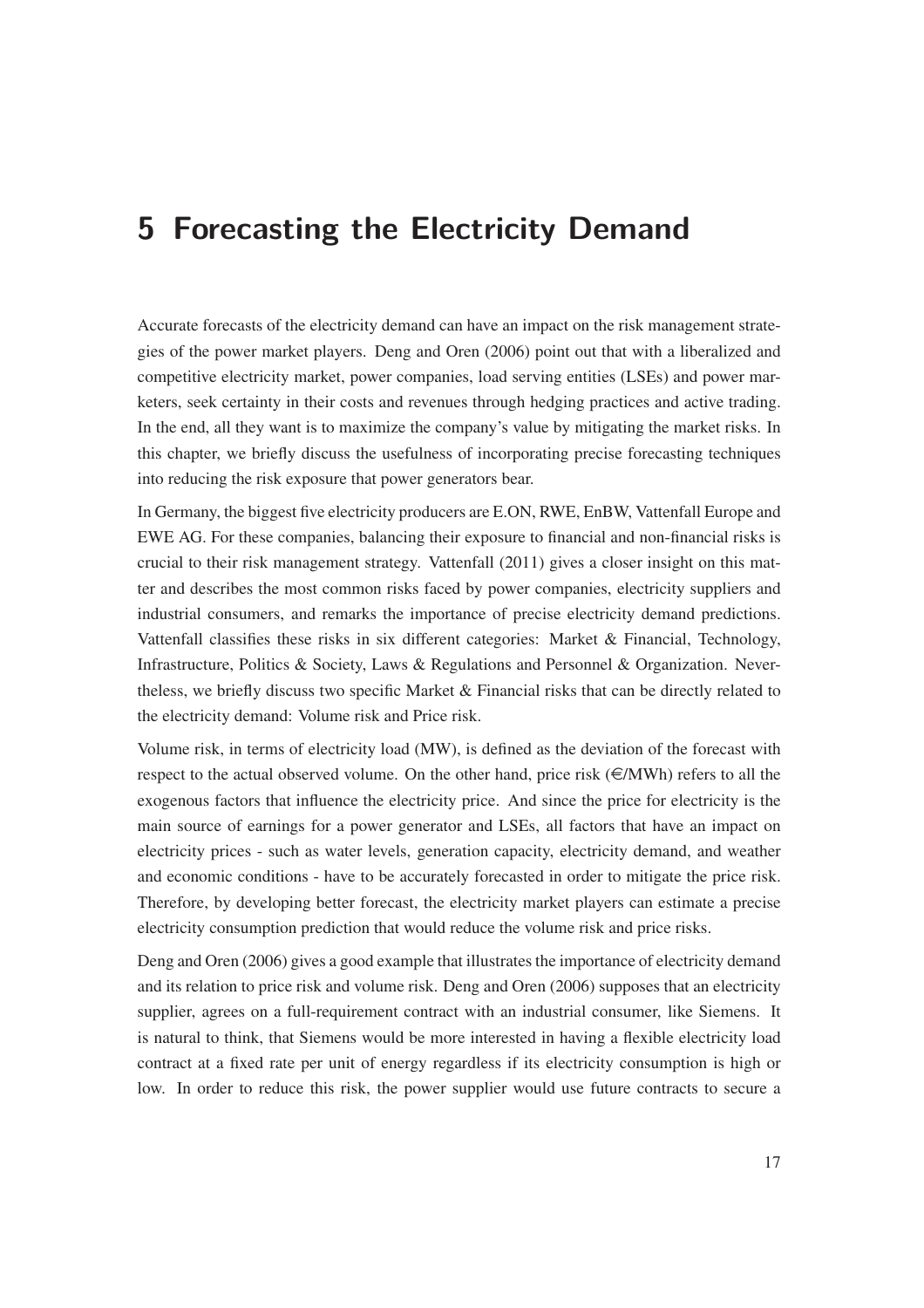fixed amount of electricity supply at a fixed cost for hedging the expected electricity demand of Siemens. Nevertheless, the electricity supplier is then at the risk of either under- or overhedging, as the electricity demand of Siemens will for sure deviate from the amount hedged by futures contracts.

If the electricity spot price is high, the total electricity demand is likely to be high as well. Thus, if the electricity price is higher than the fixed contract rate for serving electricity, there is a possibility that Siemen's electricity demand is significantly higher than the hedged quantity. This would mean that the LSE is under-hedged with respect to the load it has to deliver and must buy electricity in the spot market at a loss due to the fact that the spot price might exceed the contracted price paid by Siemens. In the case of a lower spot price, the LSE bears the risk of being over-hedged, which means it has to sell the electricity surplus in the market at a probably lower price than that of the settled in the full load contract. This is a clear example of the financial risks that a LSE or a power company bear due to the volume and price risk, and to the positive correlation between price and electricity demand.

Hence, the challenge is to develop better forecast techniques in order to efficiently manage electricity financial risks. Our forecast set up predicts the German electricity demand traded at the EPEX SPOT over all  $h = 1, 2, \ldots, 24$  hours from April 1, to April 29, 2012. We apply two forecasting methods. The first one, based on the standard fixed estimation window - in which we compute the forecasts on a 3-months (i.e., 1800 observations) window basis. And the second, based on a multi-step ahead forecasting technique that uses the resulting MEM parameters of an adaptively-selected local window for  $r \in \{0.5, 1\}$  and  $\rho \in \{0.25, 0.50\}$ .

Let us denote the adaptive *h*-step forecast by  $\hat{y}_{i+h}$  and the resulting forecast error as  $\hat{\epsilon}_{i+h} = \check{y}_{i+h} - \check{y}_{i+h}$  $\hat{y}_{i+h}$ , where  $\check{y}_{i+h}$  is the observed electricity load. Conversely, we denote the 3-months forecast as  $\widetilde{y}_{i+h}$  and the prediction error  $\widetilde{\epsilon}_{i+h} = \widetilde{y}_{i+h} - \widetilde{y}_{i+h}$ . To account for the intraday periodicity effects explained in Chapter 2, we multiply the corresponding forecasts by the estimated seasonal factor associated with the previous 24 hours.

We evaluate both forecasting methods by means of the root mean square prediction error (RM-SPE) in terms of Megawatts and percentages. We define

$$
RMSPE_{i+h} = \{n^{-1}\sum_{i=1}^{n} (\tilde{y}_{i+h} - \hat{y}_{i+h})^2\}^{1/2}
$$
\n(5.1)

for the adaptive forecast and  $RMSPE_h = \{n^{-1}\sum_{i=1}^n (\check{y}_{i+h} - \tilde{y}_{i+h})^2\}^{1/2}$  for the fixed-window forecast respectively. The RMSPE in percentages is calculated by dividing the RMSPE value at each point by the data sample mean.

Table 5.1 compares the overall RMSPE results obtained for the two forecasting techniques. We observe that for both, the EACD(1,1) and the WACD(1,1) model, the LPA forecasts have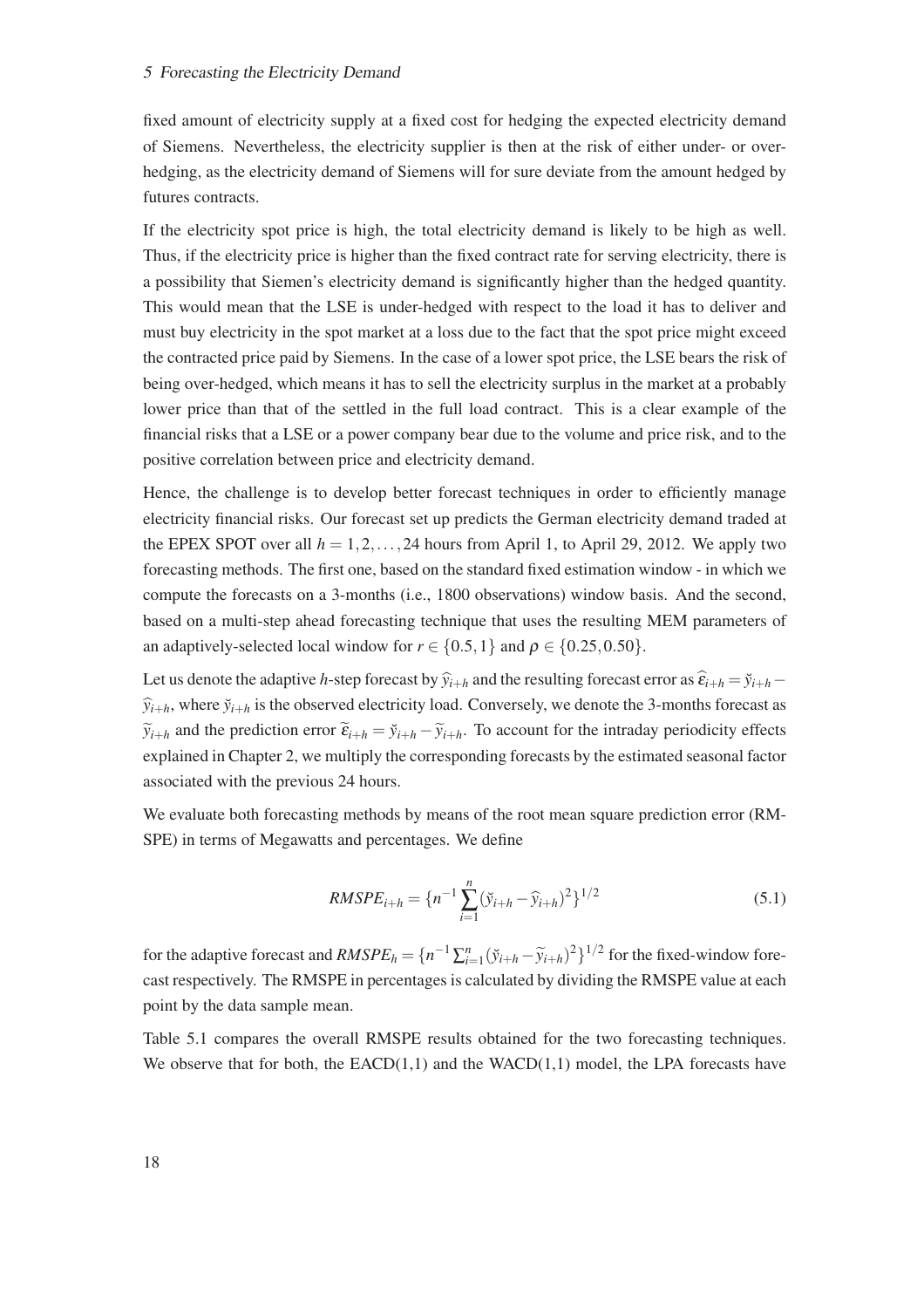

Figure 5.1: Estimated RMSPEs for the (local) EACD(1,1) model for the four possible scenarios. The graphs plot the LPA RMSPEs (red) against the fixed-window RMSPEs (blue) over the sample from April 1 to April 29, 2012. The upper pannel shows the results in terms of Megawatts. The lower pannel shows the RMSPE in percentage terms. EACD\_RMSPE



Figure 5.2: Estimated RMSPEs for the (local) WACD(1,1) model for the four possible scenarios. The graphs plot the LPA RMSPEs (red) against the fixed-window RMSPEs (blue) over the sample from April 1 to April 29, 2012. The upper pannel shows the results in terms of Megawatts. The lower pannel shows the RMSPE in percentage terms. WACD\_RMSPE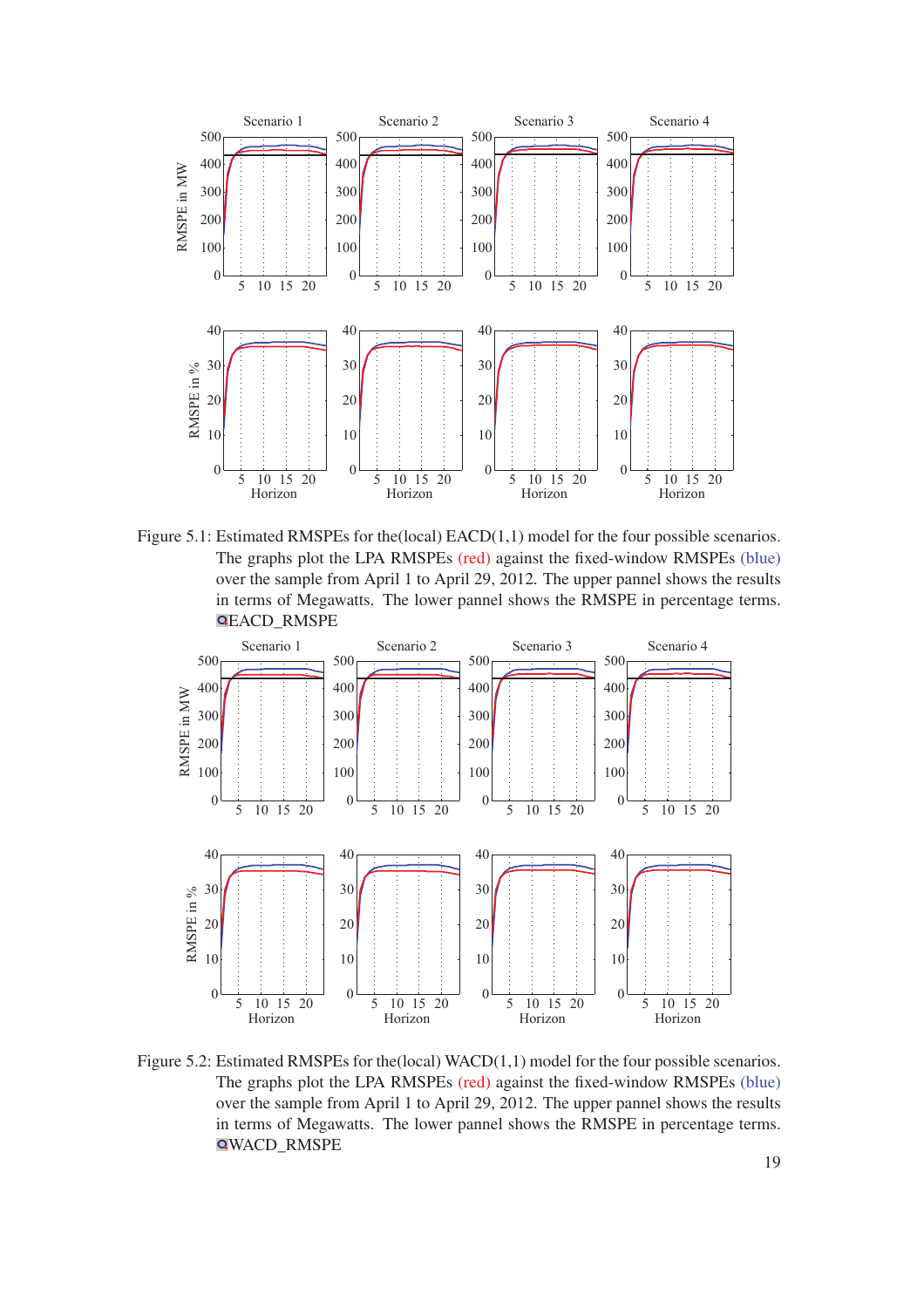#### 5 Forecasting the Electricity Demand

| Overall RMSPE $(\%)$                      | EACD(1,1) | WACD(1,1) |
|-------------------------------------------|-----------|-----------|
| <b>Standard Approach</b>                  | 34.72%    | 35.18%    |
| LCP Scenario 1, $\rho = 0.25 \& r = 0.50$ | 33.93%    | 34.12%    |
| LCP Scenario 2, $\rho = 0.50 \& r = 0.50$ | 33.98%    | 34.11\%   |
| LCP Scenario 3, $\rho = 0.25$ & $r = 1$   | 34.11%    | 34.24%    |
| LCP Scenario 4, $\rho = 0.50$ & $r = 1$   | 34.15%    | 34.26%    |

Table 5.1: Comparison of the overall root mean square prediction error (ORMSPE) in percentage terms for the EACD and WACD models for the LPA and fixed-window forecasts. QLCP\_Forecasting& QStandard\_Forecasting

a lower coefficient of variation with respect to the sample mean and there are no significant differences across risk and significance levels. A graphical illustration of these results, is shown in figure 5.1 for the EACD(1,1)model and in figure 5.2 for the WACD(1,1) model. For both models, we can see that for the first hours in of the forecast horizon, the two methods perform similarly. However, after the fourth hour, the LPA forecasts outperforms the standard fixedwindow forecasts.

In general, by analyzing the RMSPE graphs for the  $EACD(1,1)$  and the  $WACD(1,1)$  models we can conclude that for up to 4 hours, both forecasting methods perform equally. Hence, the LPA can be safely used to forecast relatively short time horizons. However, after 4 hours, the LPA outperforms the standard fixed-window forecasting approach. Therefore, in the relatively long run, the LPA becomes a better forecast estimate. Moreover, we observe that the forecasting results are robust with respect of the tuning parameters and across the four different LPA scenarios.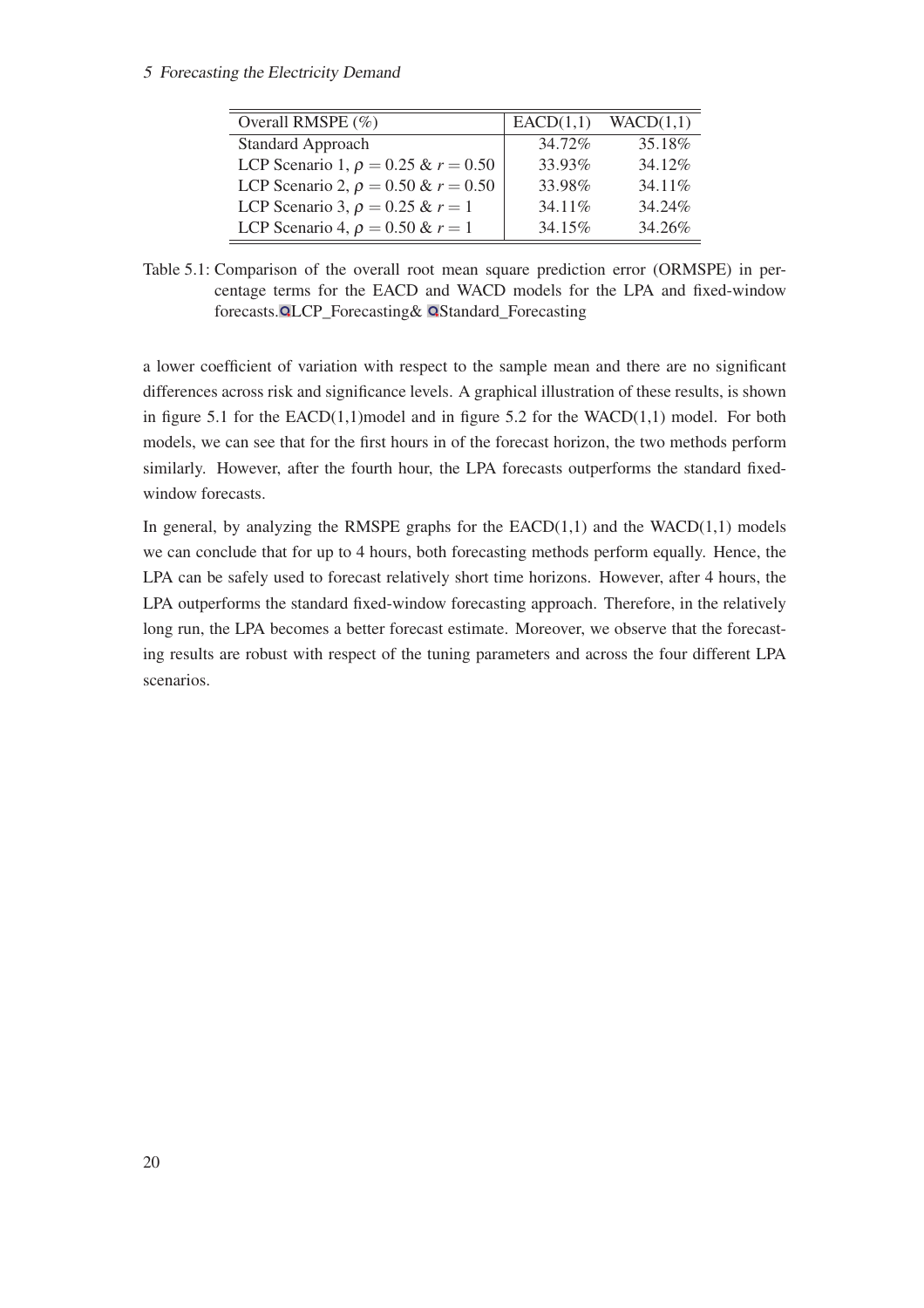## **6 Conclusion**

The German electricity demand traded at EPEX SPOT exhibits an inverted U-shape intraday seasonal component - unlike the typical U-shape observed in stock's seasonal component. This shape is explained by the fact that electricity demand is relatively low in the morning, then it slowly increases around midday, decreases during the evening and finally, it rises in the night. Moreover, we applied a local multiplicative error model (MEM) to analyze and forecast the German electricity load. By doing this, we observed that model parameters vary not only with respect to time, but also with respect to the selected estimation window. For instance, longer estimation windows yield less variable model parameters than those estimated over short intervals. The LPA is a more flexible procedure that allows parameters to vary with time and at the same time detects possible structural breaks. Therefore, LPA estimates become more precise and helpful in forecasting procedures.

For each model,  $EACD(1,1)$  and the WACD(1,1), the local parametric approach yielded different estimated lengths of intervals of homogeneity. The average length of intervals of homogeneity for the  $EACD(1,1)$  ranges from 6 to 8 days in the modest risk case, whereas for the conservative risk this range lies between 8 and 10 days. For the WACD(1,1) these intervals of homogeneity range from 2.5 to 6 days for the modest risk case and from 6 to 10 days. Hence, we can say that we obtain rebust results concerning the tuning parameters, risk levels and significance levels over the four different LPA scenarios. In addition, by observing the RMSPE results and the ORMSPE table, we can conclude that for up to 4 hours, both forecasting methods perform equally. This means that the LPA procedure can be safely used to estimate and forecast time series over a relatively short time horizon. For this reason, the LPA provides better forecast estimates that will help to further improve - through a precise electricity demand estimation better risk management techniques in the Energy Market.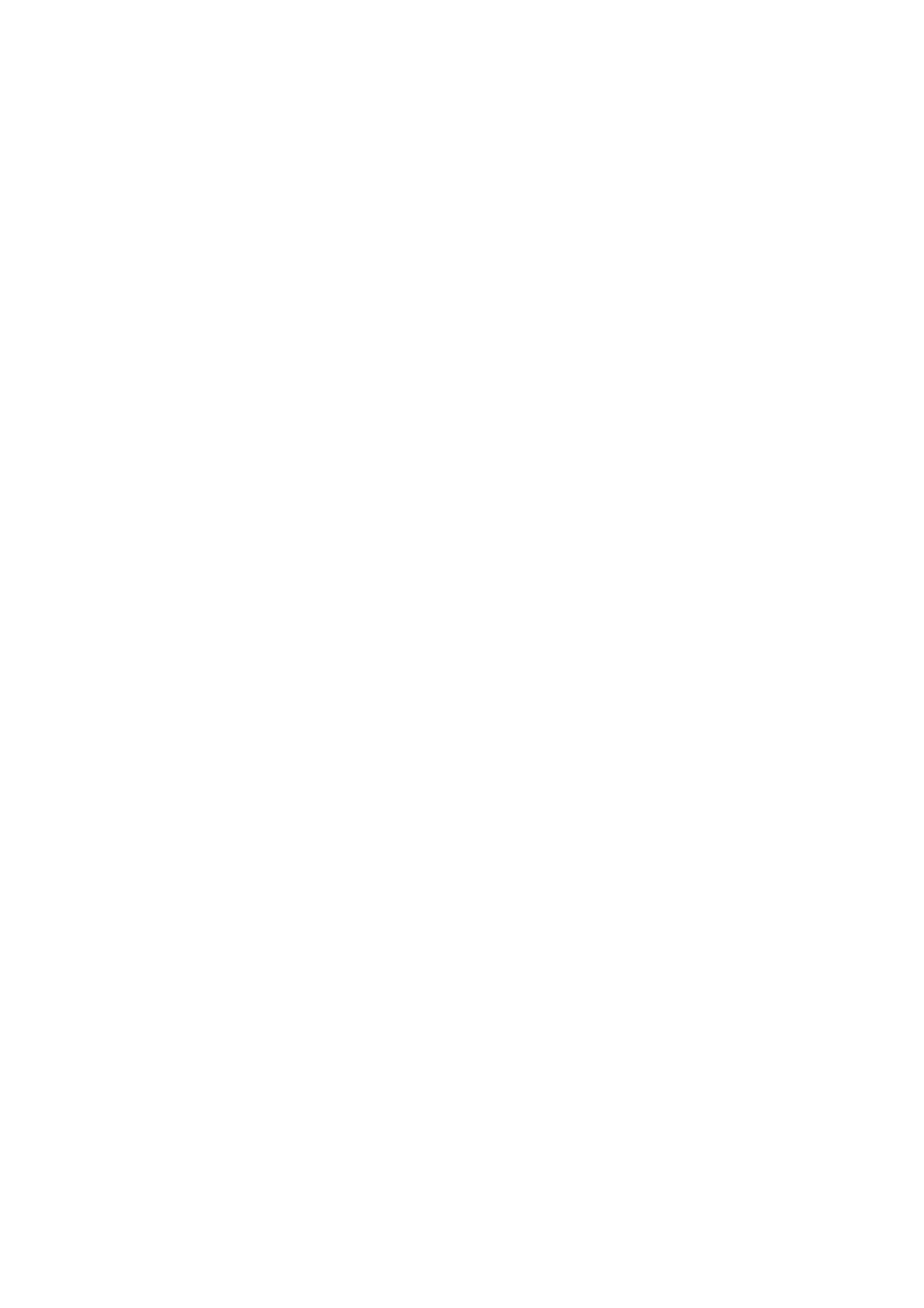## **Bibliography**

- Chen, Y., Härdle, W. K., and Pigorsch, U. (2010). Localized realized volatility modeling. *Journal of the American Statistical Association*, 105(492):1376–1393.
- $\check{C}$ ížek, P., Härdle, K., W., and Spokoiny, V. (2009). Adaptive pointwise estimation in timeinhomogeneous conditional heteroscedasticity models. *Econometrics Journal*, 12(2):248– 271.
- Deng, S. and Oren, S. (2006). Electricity derivatives and risk management. *Energy*, 31:940–953.
- EGL (2010). Energy know-how in a nutshell: Electricity trading. Website. http://www.egl.eu/content/dam/downloads/eglch/en/about/publications/ EWK Stromhandel EN Web.pdf.
- Engle, R. F. (2002). New frontiers for arch models. *Journal of Applied Econometrics*, 17:425– 446.
- Engle, R. F. and Rangel, J. G. (2008). The spline-garch model for low-frequency volatility and its global macroeconomic causes. *Review of Financial Studies*, 21(3):1187–1222.
- Engle, R. F. and Russell, J. R. (1998). Autoregressive conditional duration: A new model for irregularly spaced transaction data. *Econometrica*, 66(5):1127–1162.
- Härdle, W., Hautsch, N., and Mihoci, A. (2012). Local adaptive multiplicative error models for high-frequency forecasts. *submitted to Journal of Applied Econometrics, 24.04.2012, manuscript ID, MS 8151, SFB 649 DP 2012*. 24.04.2012, manuscript ID, MS 8151, SFB 649 DP 2012.
- Mercurio, D. and Spokoiny, V. (2004). Statistical inference for time-inhomogeneous volatility models. *The Annals of Statistics*, 32(2):577–602.
- Nowicka-Zagrajek, J. and Weron, R. (2002). Modeling electricity loads in california: Arma models with hyperbolic noise. HSC Research Reports HSC/02/02, Hugo Steinhaus Center, Wroclaw University of Technology.
- Spokoiny, V. (2009). Multiscale local change point detection with applications to value-at-risk. *The Annals of Statistics*, 37(3):1405–1436.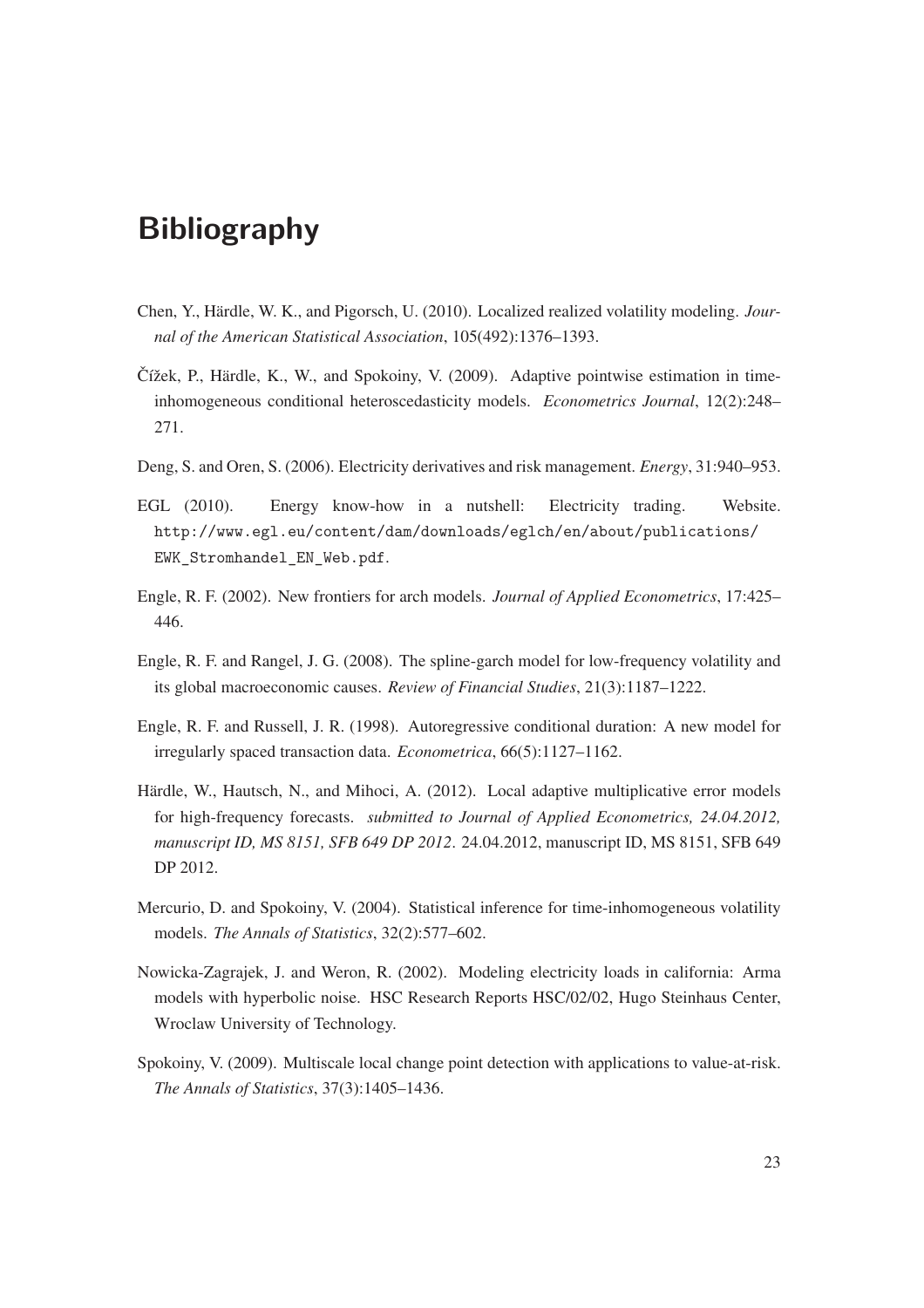#### Bibliography

- Spokoiny, V. G. (1998). Estimation of a function with discontinuities via local polynomial fit with an adaptive window choice. *The Annals of Statistics*, 26:1356–1378.
- Vattenfall (2011). Annual report 2011. Website. http://www.vattenfall.com/en/file/ 2011\_Annual\_Report.pdf\_20332206.pdf.
- Veredas, D., Rodríguez, J., and Espasa, A. (2002). On the (intradaily) seasonality and dynamics of a financial point process: a semiparametric approach. CORE Discussion Papers 2002023, Université catholique de Louvain, Center for Operations Research and Econometrics (CORE).
- Zhang, M. Y., Russell, J. R., and Tsay, R. S. (2001). A nonlinear autoregressive conditional duration model with applications to financial transaction data. *Journal of Econometrics*, 104:179–207.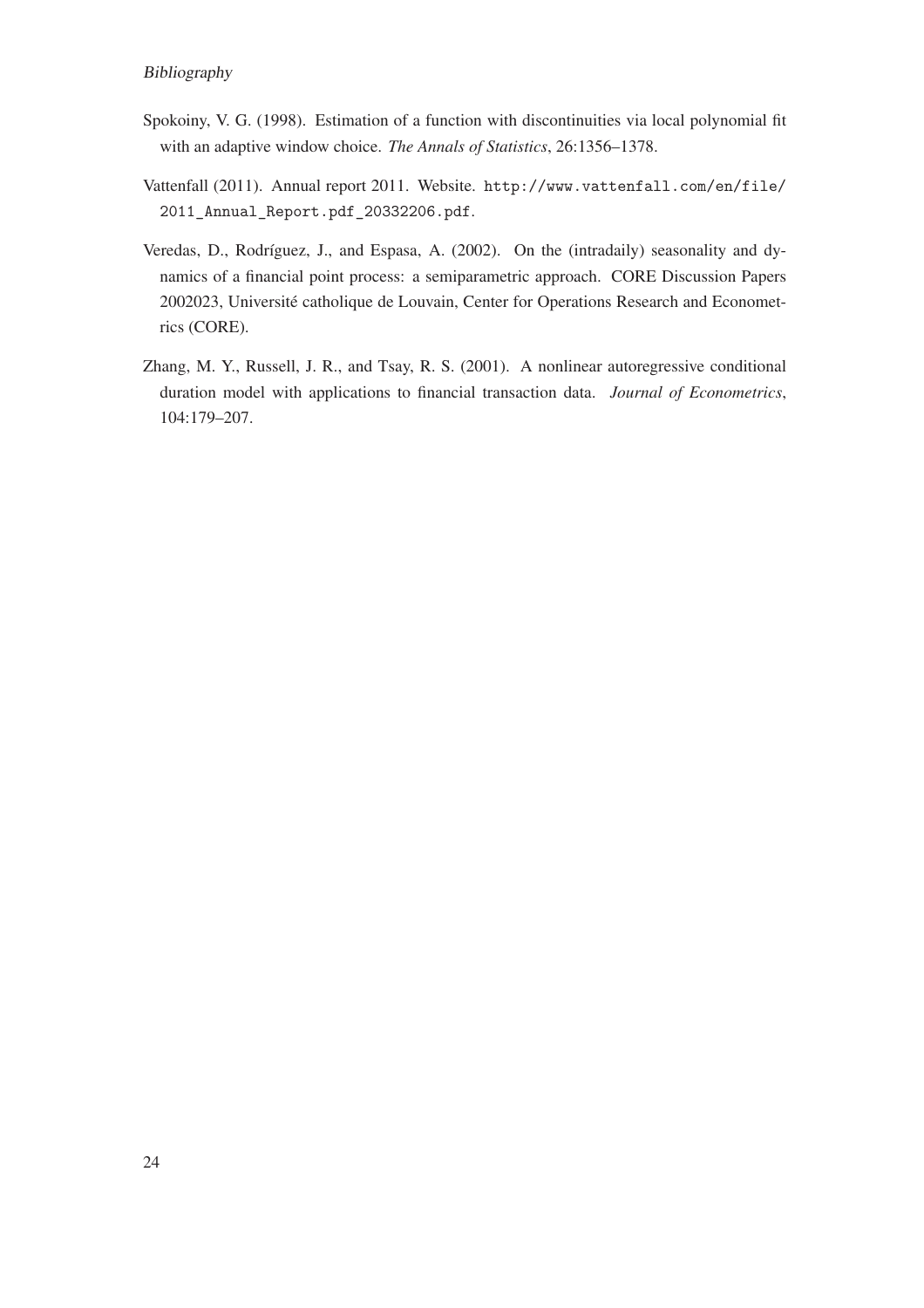# **List of Figures**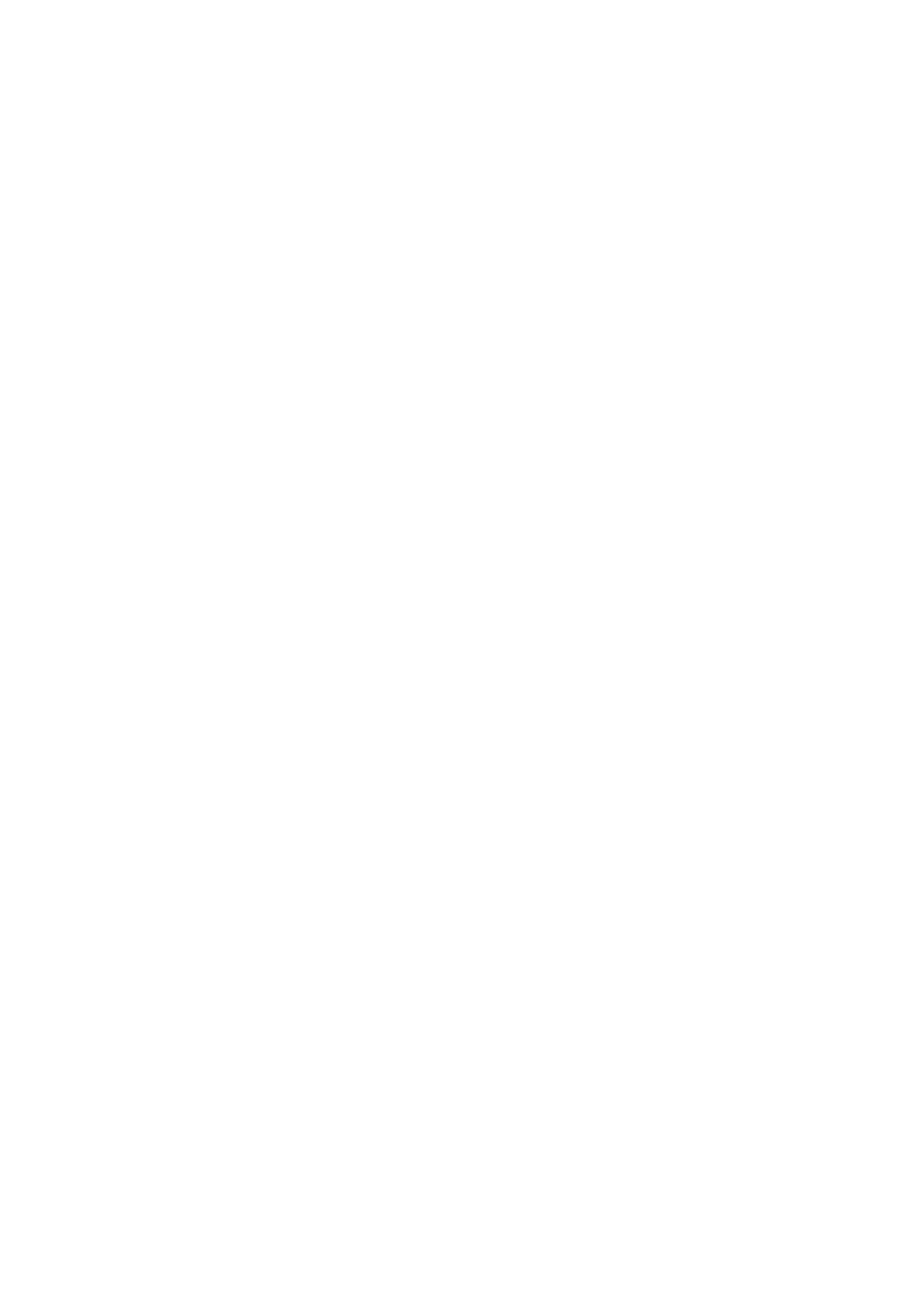# **List of Tables**

| 5.1 Overall RMSPE for LPA and Standard Forecasting 20 |  |  |  |  |  |  |  |  |
|-------------------------------------------------------|--|--|--|--|--|--|--|--|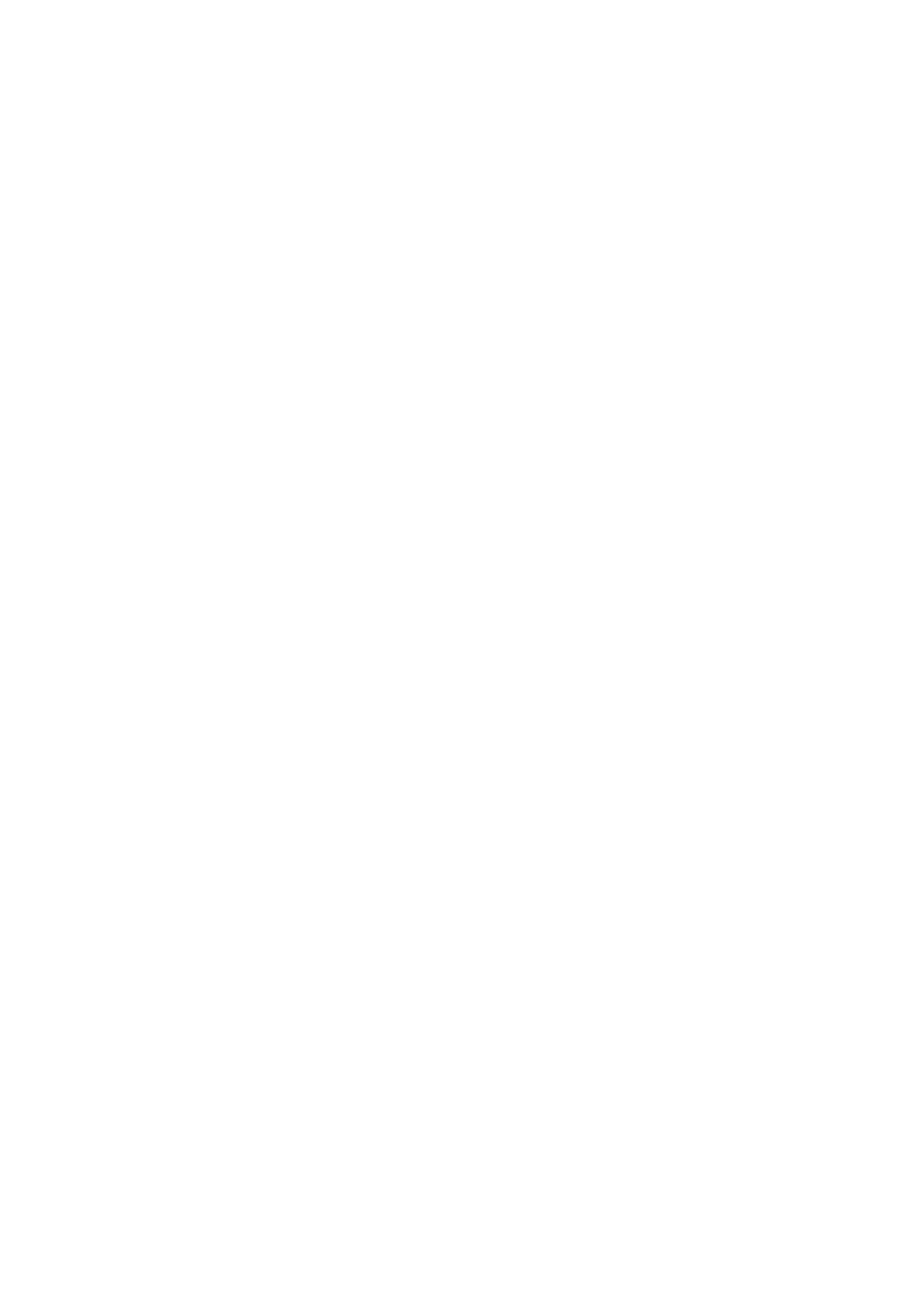# **Declaration of Authorship**

I hereby confirm that I have authored this master thesis independently and without use of others than the indicated sources. Where I have consulted the published work of others, in any form (e.g. ideas, equations, figures, text, tables),this is always explicitly attributed.

Berlin, August 31st, 2012 María de Lourdes Alavez Estevez